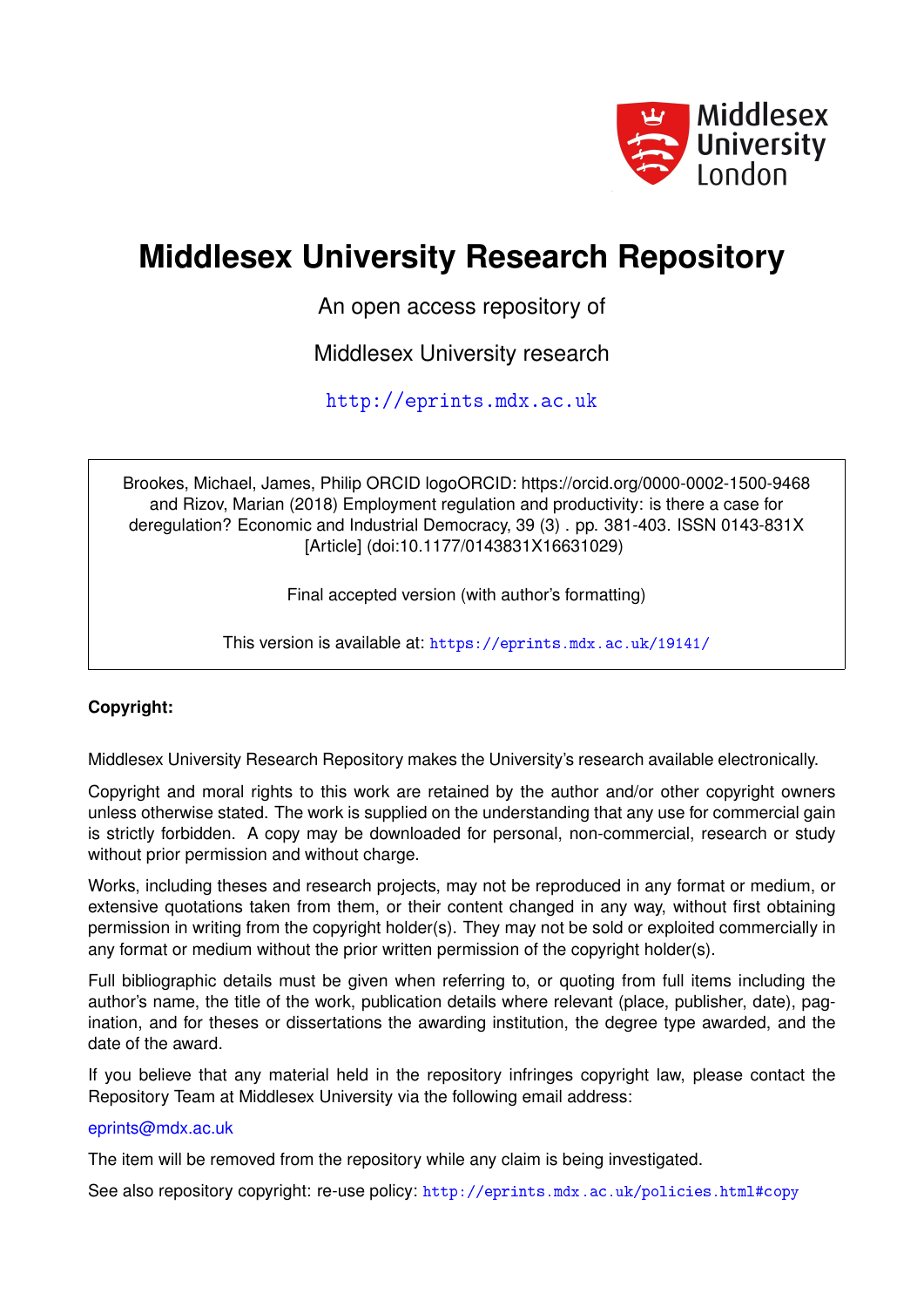# **Employment regulation and productivity: Is there a case for deregulation?**

# **Abstract**

This paper explores empirically the economic validity of the relatively limited approach to the regulation of employment protection pursued in the UK over the last three decades and within the European Union more recently. It does so by comparing the UK's manufacturing labour productivity performance with those of three countries – France, Germany and Sweden – that possess more stringent employment protection laws. The findings reveal that while productivity growth in the UK was superior to France and Sweden, it was lower than in Germany. More generally, the study's findings fail to support the existence of a straightforward negative relationship between regulatory stringency and productivity growth.

### **Keywords**

Employment protection, labour productivity, legal regulation, United Kingdom, France, Germany, Sweden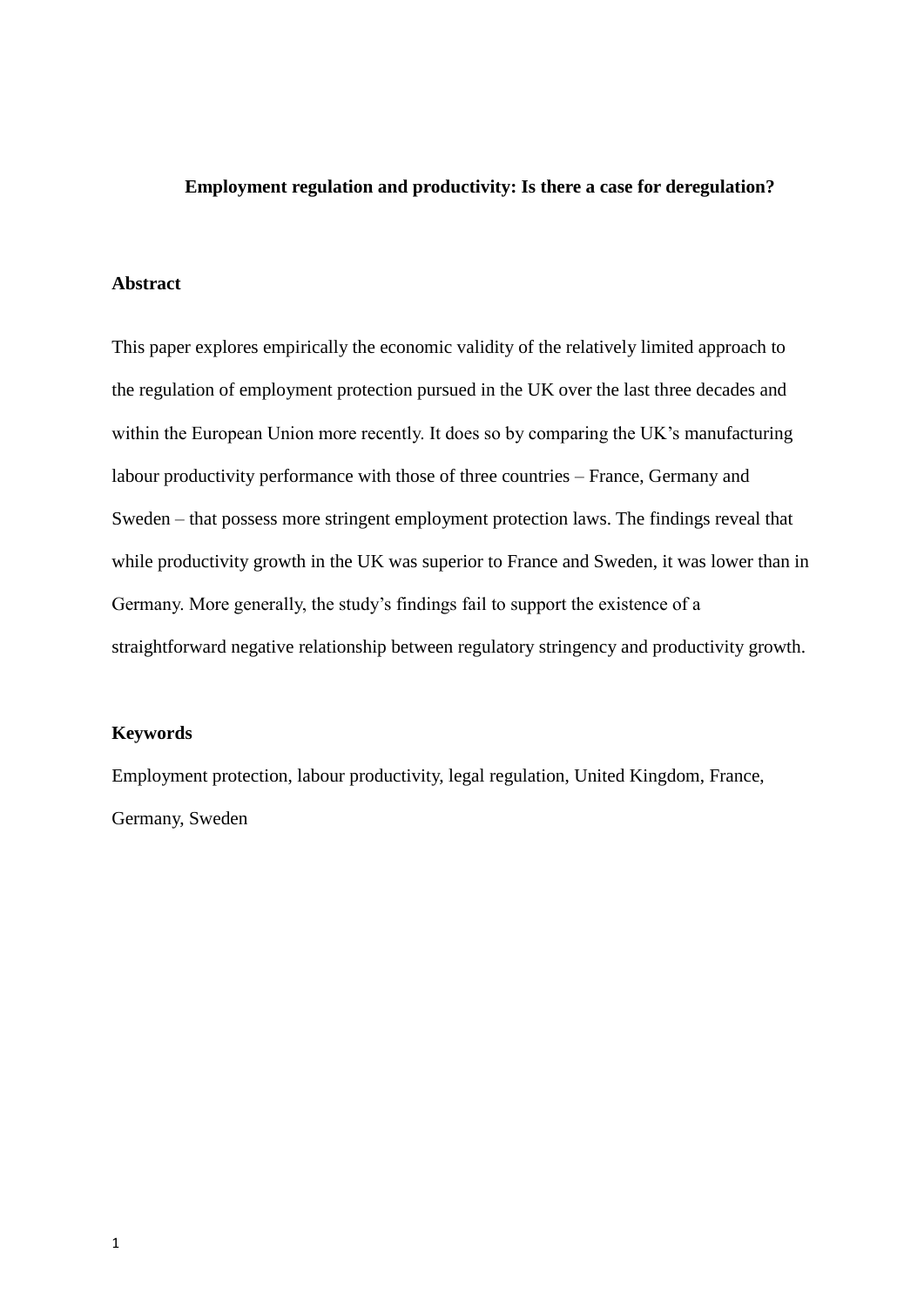#### **Employment regulation and productivity: Is there a case for deregulation?**

### **Introduction**

In the 36 years since Mrs Thatcher's first election victory in 1979 a major theme of employment regulation in the UK has been the creation and maintenance of a regulatory framework that is supportive of enhanced productivity and economic competitiveness, largely on the basis of business defined efficiency needs (Davies and Freedland, 2007; Dickens and Hall, 2003). During this period a prevailing political consensus has emerged that employment regulation, and the social rights encompassed with it, should be framed much more in relation to the need to support employer flexibility and innovativeness, and, in the wider spectrum, enhance economic performance. Even under New Labour, although the rhetoric was significantly different, the dominance of the 'employer-friendly' approach to employment legislation remained unchanged.

This approach to employment regulation, with its emphasis on leaving British employers more lightly regulated than their counterparts in other developed economies, continues to inform current government policy (see e.g. Department for Business Enterprise and Regulatory Reform, 2008). Thus, during the 2010-15 period of Conservative-Liberal Democrat Coalition government a range of reforms were introduced designed to reduce the regulatory burden facing employers. In doing so it argued that a 'key driver of the strong performance of the UK labour market is our light-touch system of employment' and that this system 'is an important element of the UK's competitive advantage (Department for Business Innovation and Skills, 2011). Notable among these reforms have been a number of changes affecting statutory provisions governing unfair dismissal (Ewing and Hendy, 2012; Busby et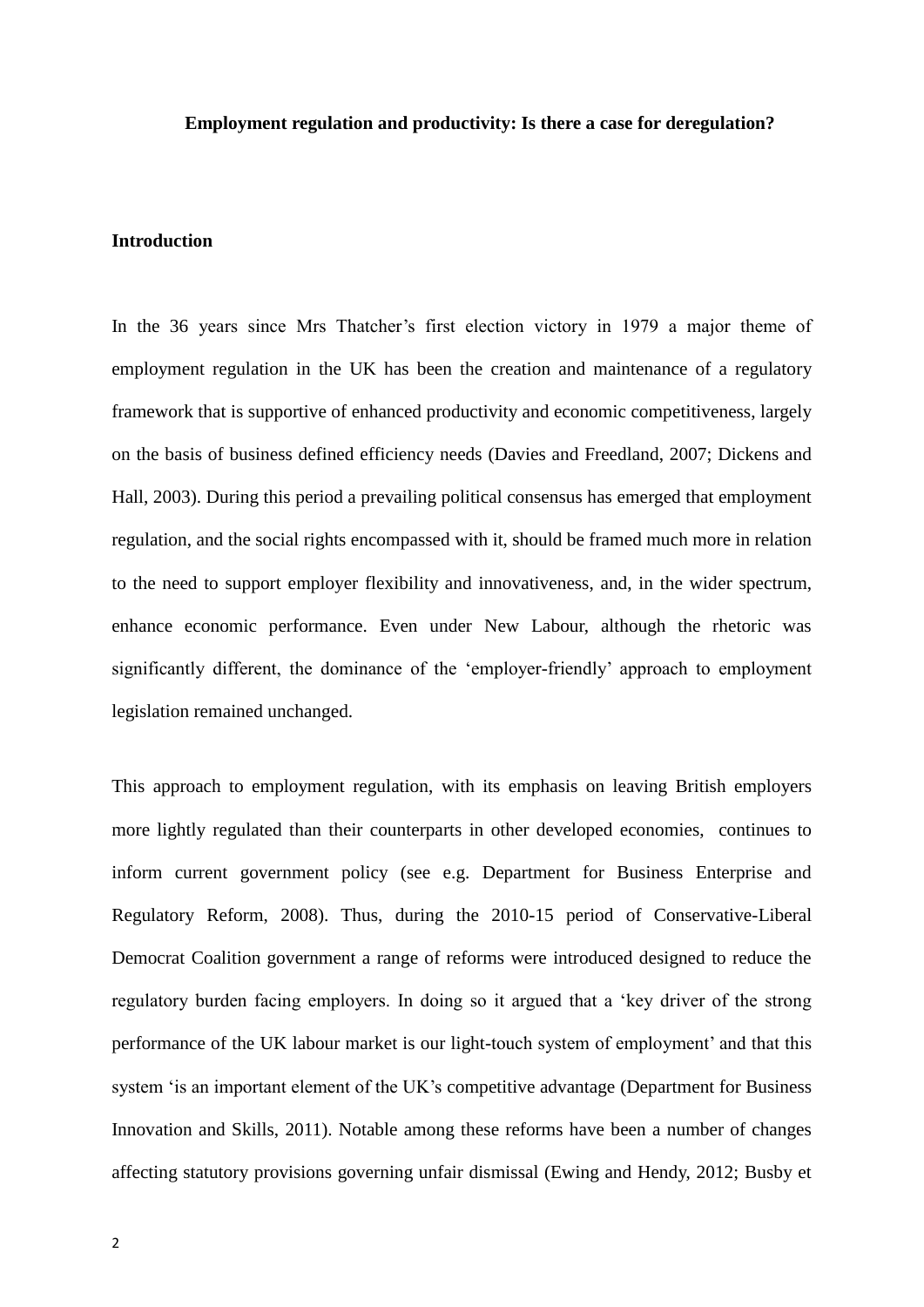al, 2013; Hepple, 2013). For example, the length of continuous employment required to claim unfair dismissal has been extended from one to two years, employer obligations to consult over collective redundancies have been reduced, and a new cap imposed on the compensation that can be awarded in respect of a successful unfair dismissal claim. In addition, reforms to the employment tribunal system have been introduced which have acted to increase the costs and financial risks associated with bringing claims, and provisions have been introduced under which employees can forego a range of employment rights, including in relation to unfair dismissal, in return for shares in their employing company.

The validity of the central economic logic informing these reforms takes on additional policy significance in the context of responses at the level of the European Union (EU) and individual member states to the 2008 economic crises and the related sovereign debt one that commenced in 2010. Thus, while exhibiting some variation across member states, these have been marked by deregulatory labour market actions, notably in those Eurozone economies where strategies of 'internal devaluation have been pursued' (Armingeon and Baccaro, 2012; Barnard, 2012; Heyes, 2011 and 2013; Meardi, 2011). This commonality of response can be seen to be reflective of the emphasis the EU has placed since the 1990s on improving productivity and competiveness via supply side reforms, a focus apparent most notably in the European Employment and Lisbon Strategies (Ball, 2001; Goetschy, 1999). An emphasis that can in turn be noted to itself reflect the influence of policies of labour market liberalisation promulgated by bodies like the OECD (1994) and World Bank (2008) (see e.g. Casey, 2004).<sup>1</sup>

These policies remain politically controversial, as the ongoing debates between the social partners over how far the flexicurity policy of the European Commission encompasses a focus on 'job', as opposed to 'employment', security illustrates (see e.g. Heyes, 2013).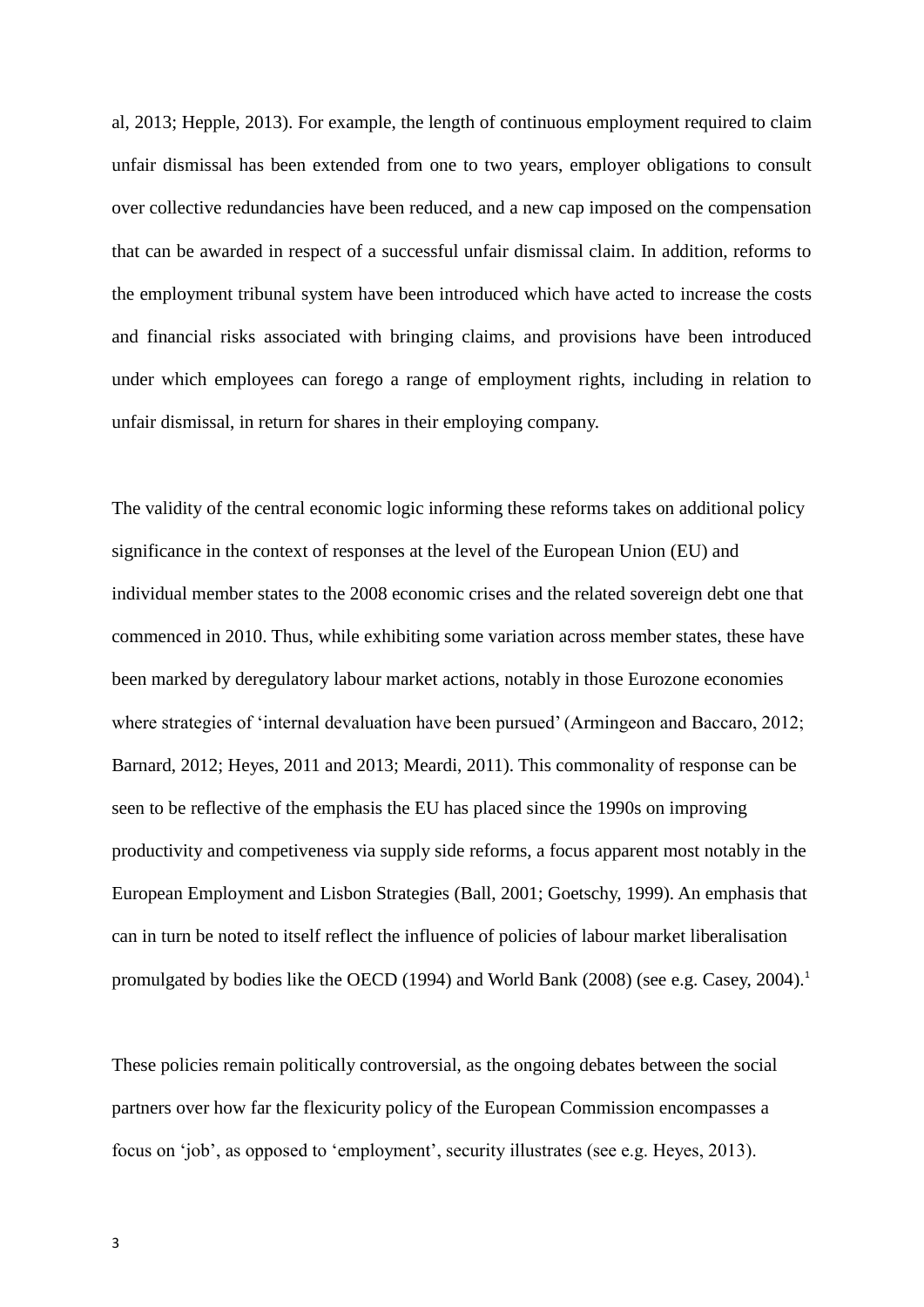Meanwhile, there remains considerable uncertainty as to whether labour regulation does in fact serve to hinder employment growth and economic performance more generally, with the result that it remains very much open to question how far the deregulatory policies advocated by policymakers are empirically supported. Indeed, the OECD itself has published contradictory conclusions on the issue. For example, on the basis of a 2006 reassessment of its 1994 jobs strategy the OECD concluded that 'there is evidence that too strict [employment protection] legislation [EPL] will hamper labour mobility, reduce the dynamic efficiency employment of the economy and restrain job creation' (OECD, 2006: 212). Yet in the assessment referred to it is noted that 'the impact of EPL and union density on unemployment are statistically insignificant' and that there was support for the view that 'in centralised/coordinated bargaining systems, unions and employers are able to internalise the adverse employment consequences of excessive wage claims' (2006: 212).<sup>2</sup>

Against this background of apparent international policy consensus, but empirical uncertainty, the present paper therefore sets out to further test empirically the view that a comparatively limited approach to employment protection is conducive to enhanced economic competitiveness. More specifically, it provides an empirical analysis aimed at exploring whether the performance of UK manufacturing firms in terms of labour productivity has been superior to those in three comparable countries, France, Germany and Sweden, which have more extensive systems of employment protection.

The remainder of the paper proceeds as follows. Initially, existing theory and empirical findings relating to the relationship between employment regulation and productivity are reviewed and discussed. Following this, the methodology of the empirical analysis undertaken is both justified and outlined, and its findings subsequently reported. Finally, these findings are discussed theoretically in relation to existing research evidence and the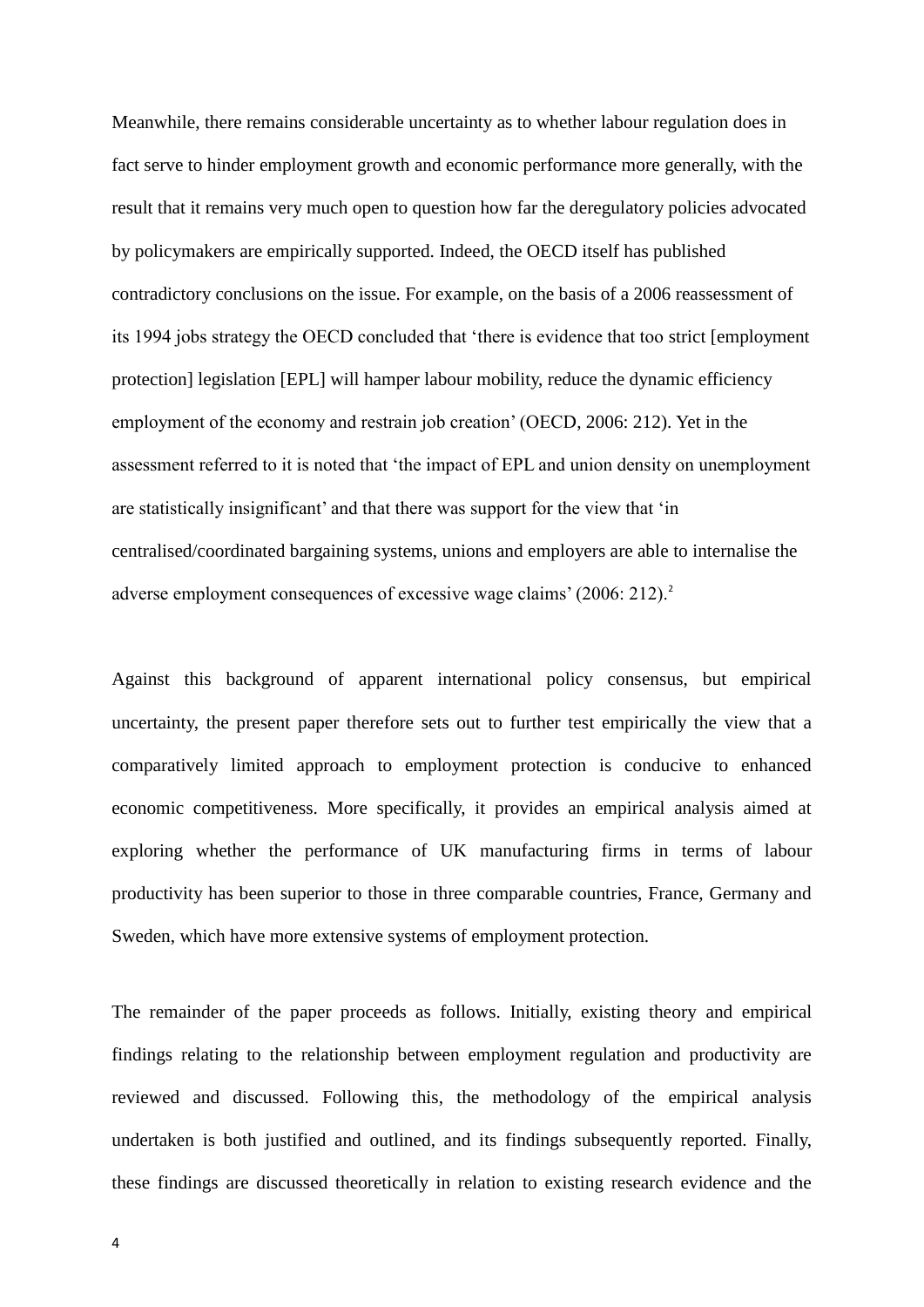light they shed on the proposition that extensive employment protection arrangements are harmful to economic performance in general and productivity in particular.

# **Theoretical background**

Within the general equilibrium framework of neo-classical economics, conditions of perfect competition are seen, via price driven forces of supply and demand, to bring together the selfinterested motives of individual actors, thereby ensuring that resources gravitate to where they can be most productively employed. In a world of zero transaction costs, regulatory interventions in labour markets are seen to hinder this *spontaneous* process of interest coalescence (Epstein, 1984). Consequently, regulation is *prime facie* considered harmful to social welfare in general and productivity more particularly (Coase, 1988).

Nevertheless, neo-classical theorists do not completely discount a potentially beneficial role for market regulation. It is recognised that the effective operation of markets as social institutions depends on norms and conventions that enable market actors to coordinate their activities on the basis of a set of mutually supportive expectations. Although these norms and conditions, such as those relating to private property rights and the enforcement of contracts, evolve informally (and endogenously), it is acknowledged that the formal law can potentially play a productive role in supporting them and overcoming associated lock-in effects and other features of path dependency (see e.g. Sugden, 1989).

Those working within the neo-classical paradigm also commonly acknowledge that employment laws can help address market failures, including imperfect and asymmetric information, employer monopsony power, and the presence of externalities and public goods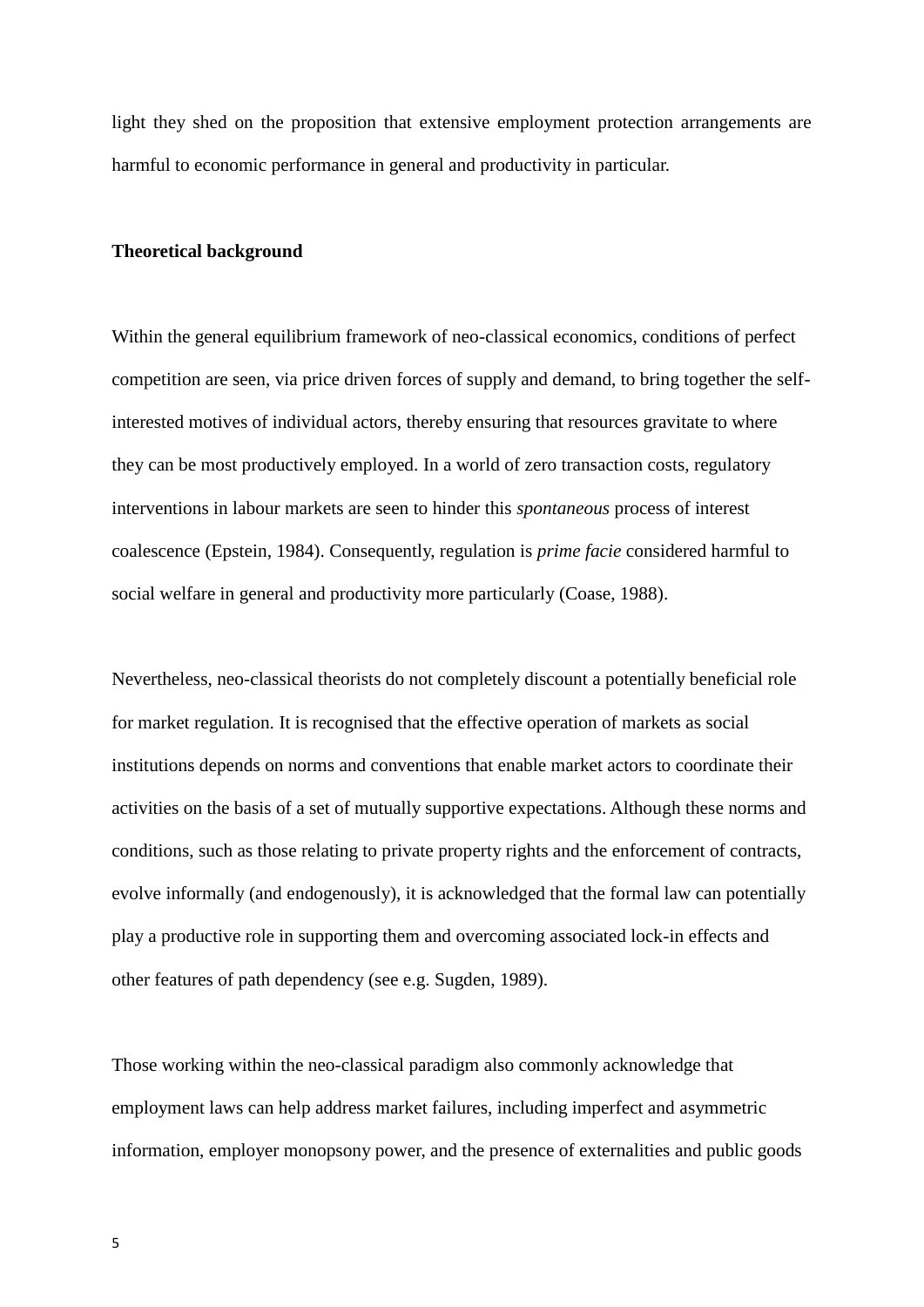that can distort the operation of labour markets, thereby leading to the inefficient utilisation of labour (Addison and Hirsch, 1997; Jolls, 2006; Trebilcock, 1993; Belot et al, 2007). Within both transaction cost economics and efficiency wage theory, for example, it is acknowledged that employment regulation can enable organisations to make more productive use of their resources (Addison et al.,1997; Erhel and Zajdela, 2004). For those working in the neoclassical paradigm, legal interventions can play a role in terms of supporting the achievement of outcomes which competitive markets would not otherwise achieve. Trade-offs are, however, seen to exist between the costs and benefits of regulations aimed at the achievement of such outcomes (see e.g., Addison and Hirsch, 1997; Belot et al., 2007). It is consequently far from universally accepted that the presence of market failures provides a valid justification for regulatory labour market interventions (Coase, 1992) and hence 'market perfecting laws' (Deakin and Wilkinson, 2005: 282).

In summary the neo-classical view of EPL and the regulation of the labour market in general is that employment protection reduces productivity because it raises adjustment costs. Thus, by increasing the costs of dismissal, it leads to less firing and hiring being undertaken, with this causing less productive current workers being retained and potentially more productive new recruits not being hired. More detailed discussions and analysis of this relationship has been undertaken by Lazear (1990), Blanchard and Portugal (2001) and Autor et al (2007). The upshot of this is that neo-classical theorists will always oppose EPL in situations where it is likely to raise adjustment costs, but be more receptive to legislation that positively impacts upon market failure.

Institutionalist theoretical positions operating outside of the neo-classical paradigm, in contrast, offer more fundamental challenges to the view that employment laws constitute a

6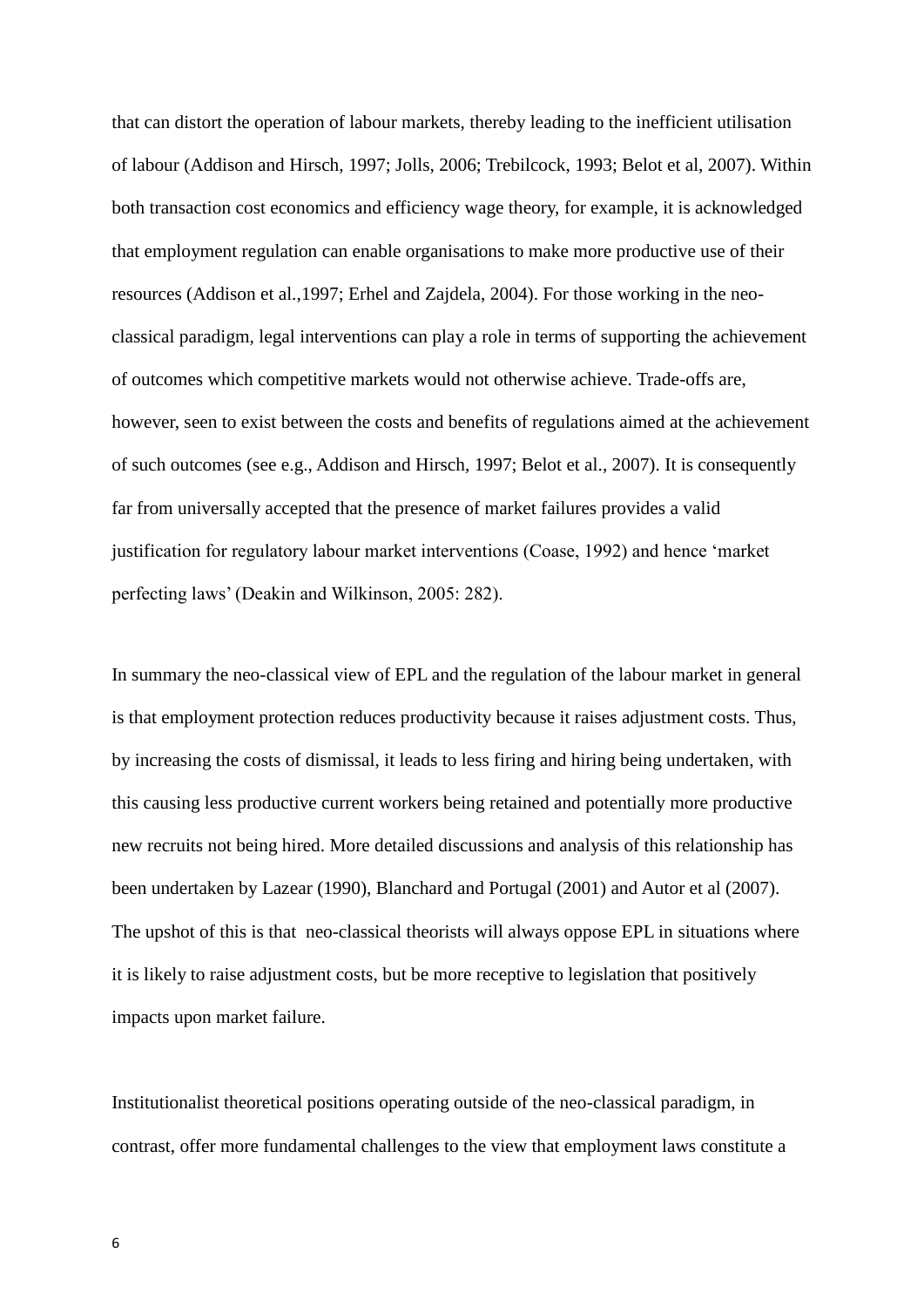harmful interference in the operation of labour markets (see e.g. Kaufman, 2009). They do so in two related ways. First, by viewing such laws as reflective of surrounding norms and other 'self-regulatory mechanisms', and hence to be 'mostly concerned with extending and standardising existing practices' (Deakin and Sarker, 2008: 461). Secondly, by arguing that their impact is to a large extent contingently shaped by the way in which they interact with other parts of a country's regulatory architecture, including such as those relating to corporate governance and product markets (see e.g. Amable et al, 2005; Brewster et al, 2006; Hall and Soskice, 2001; Whitley, 1999).

Such analyses therefore suggest that the conventional supply and demand model of the labour market may tend to overstate the extent to which the requirements of employment laws challenge existing market based practices. By highlighting how the operation of employment protection laws can be affected by surrounding institutional sub-systems, they also suggest that their outcomes are neither necessarily positive or negative, and that they may vary between different sectors and types of organisation (Bassanini and Venn, 2007), as well as across countries (see e.g. Amable et al., 2005; Gatti, 2008). Indeed, an important part of debates about the effects of employment regulation internationally has concerned whether it disproportionately impacts on small firms as a result of (a) the way in which employment laws often reflect the influence of 'good practice' in large firms and thereby requires much more adaption of practices within smaller ones (Edwards et al., 2004) and (b) their inability to obtain economies of scale in the administration of regulatory requirements. These arguments though, in turn, exist alongside evidence pointing to the fact that small firms are frequently unaware of their legal obligations and more often fail to comply with them (see e.g Kitching, 2006).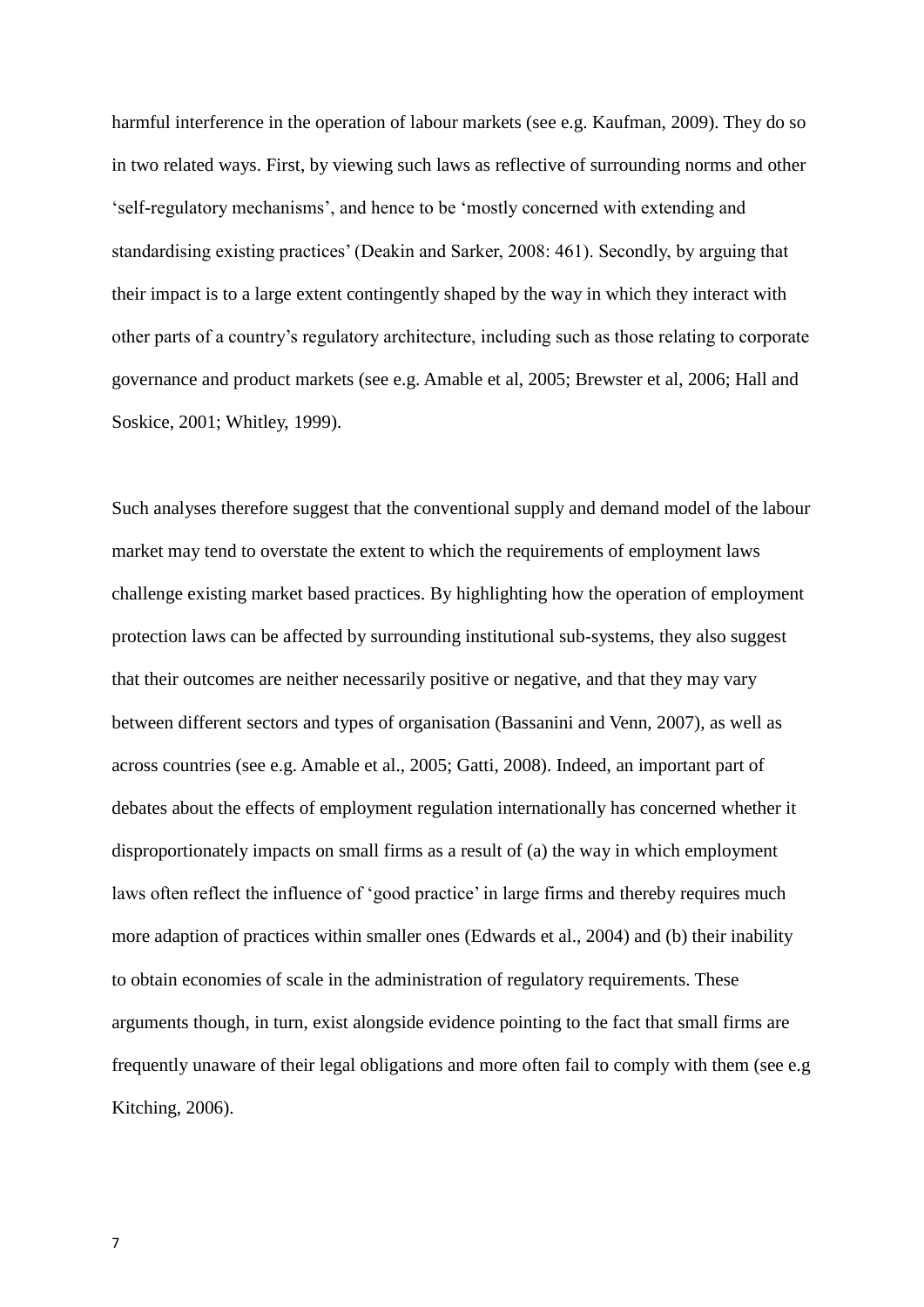Available empirical analyses within the fields of economics and social-legal studies reinforce such uncertainty concerning the economic impact of employment laws. Work within the latter field has, for example, highlighted how organisations vary considerably in the way in which they attitudinally approach legal compliance and respond to particular requirements. Thus, in the case of small firms it has been found that their responses can vary from non-compliance as a result of either ignorance or deliberate intent, full or partial compliance based on bearing the associated additional costs, and the pursuit of legal compliance but taking steps to recoup such costs through efficiency enhancing measures (Arrowsmith et al., 2003; Edwards et al., 2004; Edwards and Gillman, 1999; Marlow, 2002; Ram et al., 2001). In addition, it has been observed that differences in the way in which laws are enforced can significantly influence the impact that they have (Cazes et al., 2012).

As a result, there is commonly seen to exist trade-offs between the costs and benefits of regulation, and recognition that regulatory provisions can have beneficial effects in certain situations (see e.g. Belot et al., 2007). Indeed, in a rather perverse echo of public choice theory, it has been argued that business (and related political) resistance to costly regulatory measures, along with adjustments made by employer to offset regulatory costs, means that their economic impact will often be relatively muted (Addison and Hirsch, 1997: 9). Furthermore, Addison and Hirsch (1997) have also highlighted the public good elements of working conditions and employment regulation, which is important since there is universal acceptance of state intervention in that sphere. As a result the debate is always likely to be about the point at which employment regulation becomes counterproductive rather than simply pressure from neo classical scholars to weaken or reduce the level of employment regulation.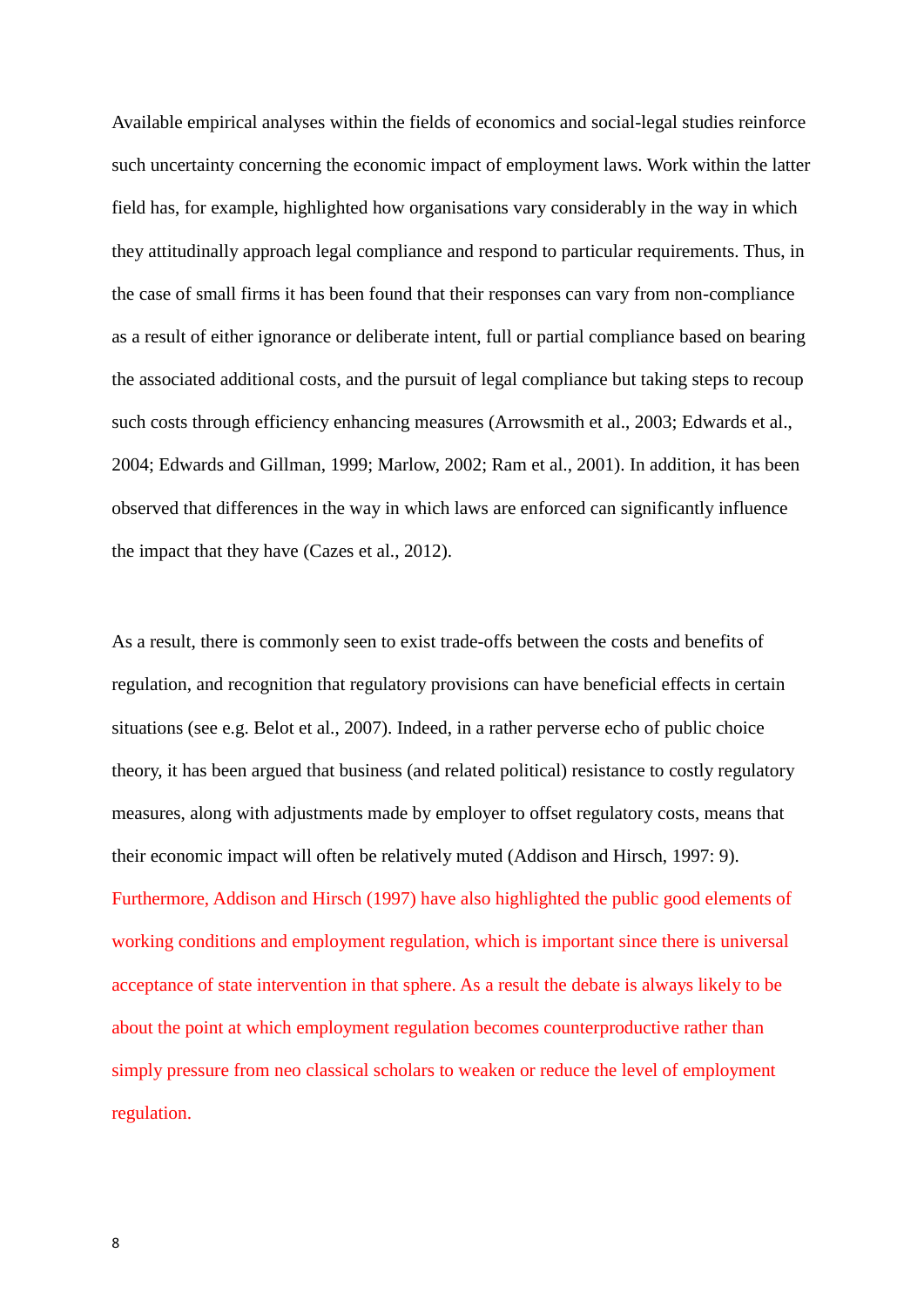Economic based studies have similarly produced very mixed and contradictory findings regarding the impact of employment protection laws.<sup>3</sup> For example, Bassanini and Venn (2007) in an analysis covering 18 OECD countries report a negative relationship between the strictness of such laws and labour productivity growth when 'EPL binding' industries, that is those with a high propensity to dismiss during economic downturns, are compared to nonbinding ones. In contrast, in a study involving 17 manufacturing sectors in the same number of OECD states, Scarpetta and Tressel (2004) did not find differences in labour market regulation to significantly affect multifactor productivity, while Storm and Naastepad (2007) in another study covering 20 OECD countries found aggregate labour productivity to be significantly higher in more regulated economies.<sup>4</sup> Moreover, available findings provide a similarly mixed picture regarding how such laws affect the potentially productivity enhancing practices of technological innovation and investment (see e.g. Acharya et al., 2009; Bassanini and Ernst, 2002).

To confuse the situation further, there is evidence suggesting that a non-linear relationship exists between the strictness of employment protection laws, on the one hand, and private sector investment, on the other – evidence which therefore suggests that they have positive effects up to a certain level of strictness (Belot et al., 2007; Cazes et al., 2012). There are also findings which lend support to the institutionalist-based argument that the impact of employment laws is influenced by the way in which they interact with other regulatory subsystems (Amable, 2003; Hotho, 2014; Whitley, 1999).

Deakin and Sarker (2008) in a study exploring longitudinal links over the period 1970-2006 between movements in the level of labour regulation and productivity for four countries –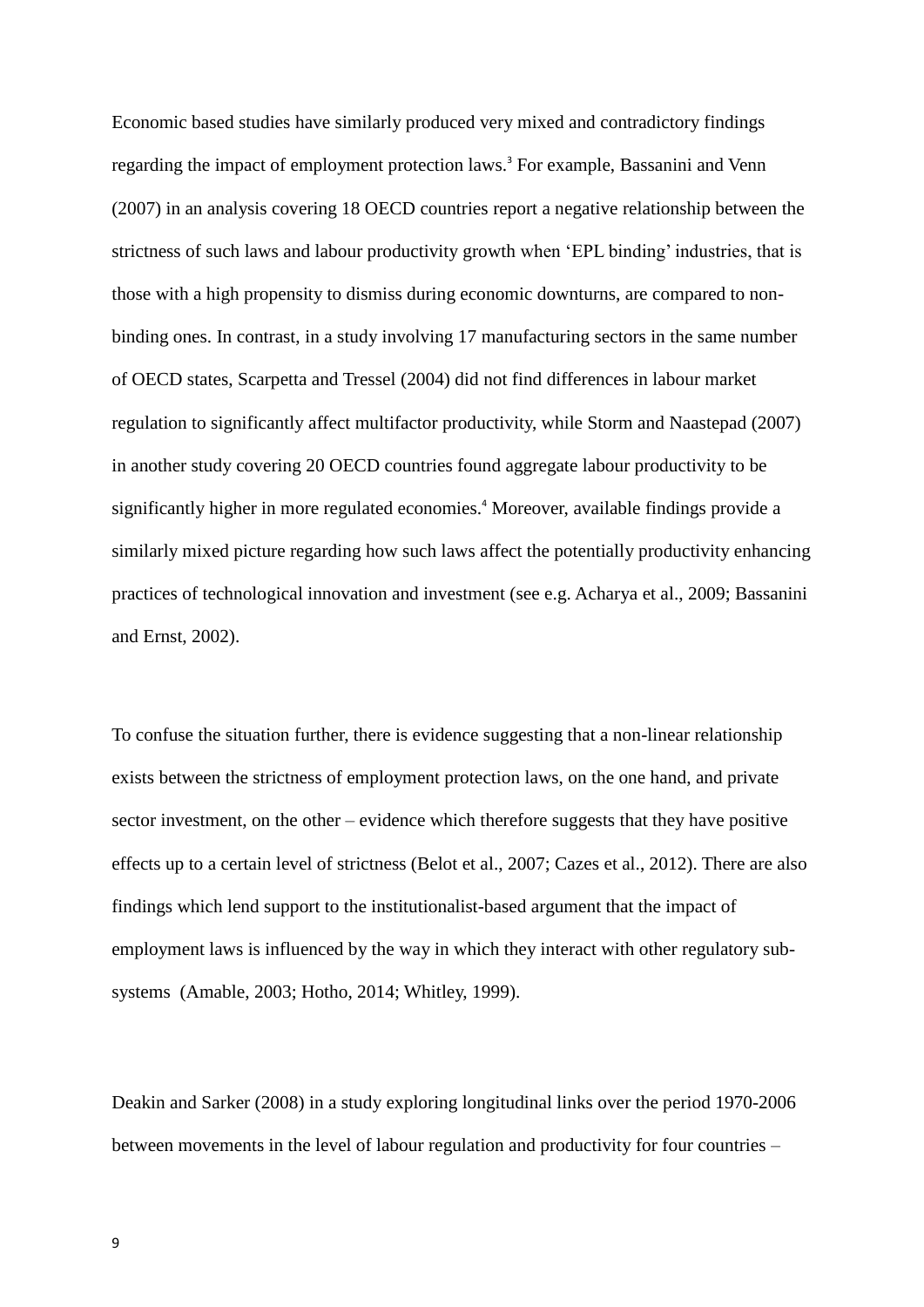France, Germany, US and UK – report significant positive correlations in respect of the first two. In doing so, they argue that the findings concerned imply that labour regulations may have 'beneficial impacts when combined with other institutions in the context of co-ordinated market economies' (Deakin and Sarker, 2008: 478-479). Similarly, in their study Storm and Naastepad (2007) grouped the 20 countries studied into three groups, based on either the strictness of their employment protection index or a multivariate labour market regulation score and found productivity growth over the period 1984-97 to be highest in the 'Group 1' countries of Austria, Denmark, Finland, Germany, Japan, and Norway – that is in countries seen to be characterised by very strict employment protection, co-ordinated labour markets and relatively high real wage growth.<sup>5</sup>

These findings concerning the way in which different combinations of labour market features generate different economic outcomes in turn exist alongside findings pointing to the existence of systematic linkages between labour market institutions and other features of national institutional environments, including product market regulatory regimes, types of corporate governance, and patterns of ownership (see e.g. Amable et al., 2005; Conway et al., 2005; Deakin and Sarker, 2008; ). Thus, for example, a combination of high levels of employment protection and ownership concentration has been found to have a positive impact on productivity (Gatti, 2008). In short, considerable conceptual and empirical uncertainty surrounds the issue of whether, and to what extent, employment protection laws do in fact impact negatively on productivity. It is in this context that the analysis presented below has been undertaken with a view to shedding further light on it, while taking heed methodologically of the arguments of Freeman (2005) that (a) better evidence is needed of how labour laws operate at the firm and industry level and (b) that longitudinal evidence provides a more valid and stronger test of any claim regarding their impact.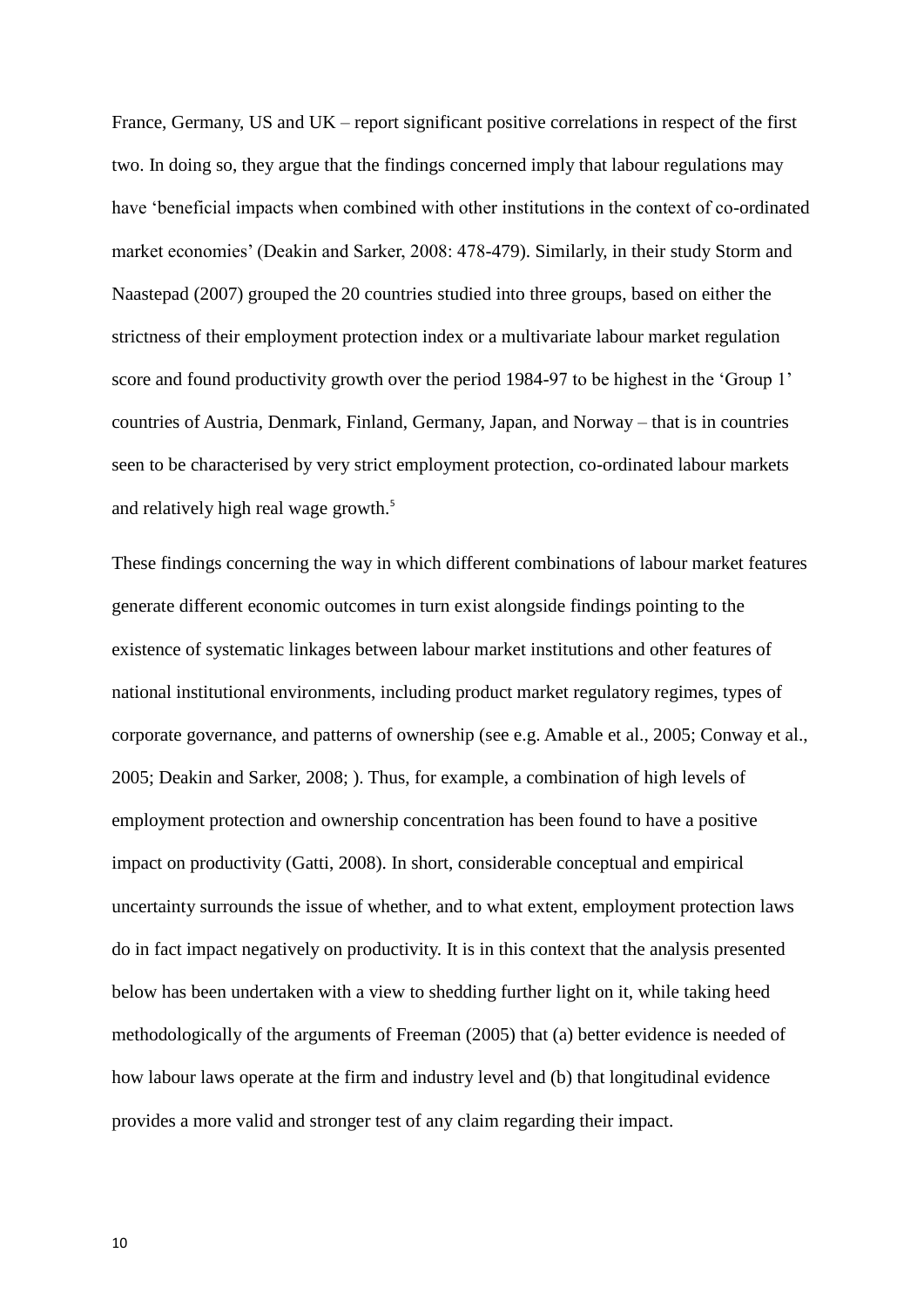To carry out the empirical analysis of the impact of employment protection legislation (EPL) on productivity we utilise a standard production function estimation framework which is commonly employed in productivity studies (e.g., Jorgenson et al., 1987; Forth and O'Mahony, 2003). The details of the production function specification leading to a labour productivity estimating equation are presented in the Appendix. There we define and discuss the standard control variables in the productivity growth specification, firm age and size, capital-labour ratio change, and the quality of labour force (cost of employees). In the next section we follow on from the preceding theoretical arguments and discuss the measurement issues related to the main variable of interest – the EPL, and also introduce the data used and our estimation strategy.

### **Data and empirical method**

The empirical analysis which follows examines, as already mentioned, the links between employment protection and trends in labour productivity in four countries. More specifically, it does so by comparing the UK growth in productivity over the period 1999-2008 with that in three other countries, namely France, Germany and Sweden.

The relationship between employment regulation and aggregate productivity cannot be examined in isolation of national context, and industry and firm characteristics. Consequently, to achieve the aim of the study it was necessary to explore the relationship in the context of a wider analysis of the factors influencing productivity growth. For this reason the three comparator countries were chosen on the basis that (a) available indicators show them to be more highly regulated than the UK (Botera et al., 2004; Deakin and Sarkar, 2008; Venn, 2009; World Bank, 2008) and (b) they are seen within both the varieties of capitalism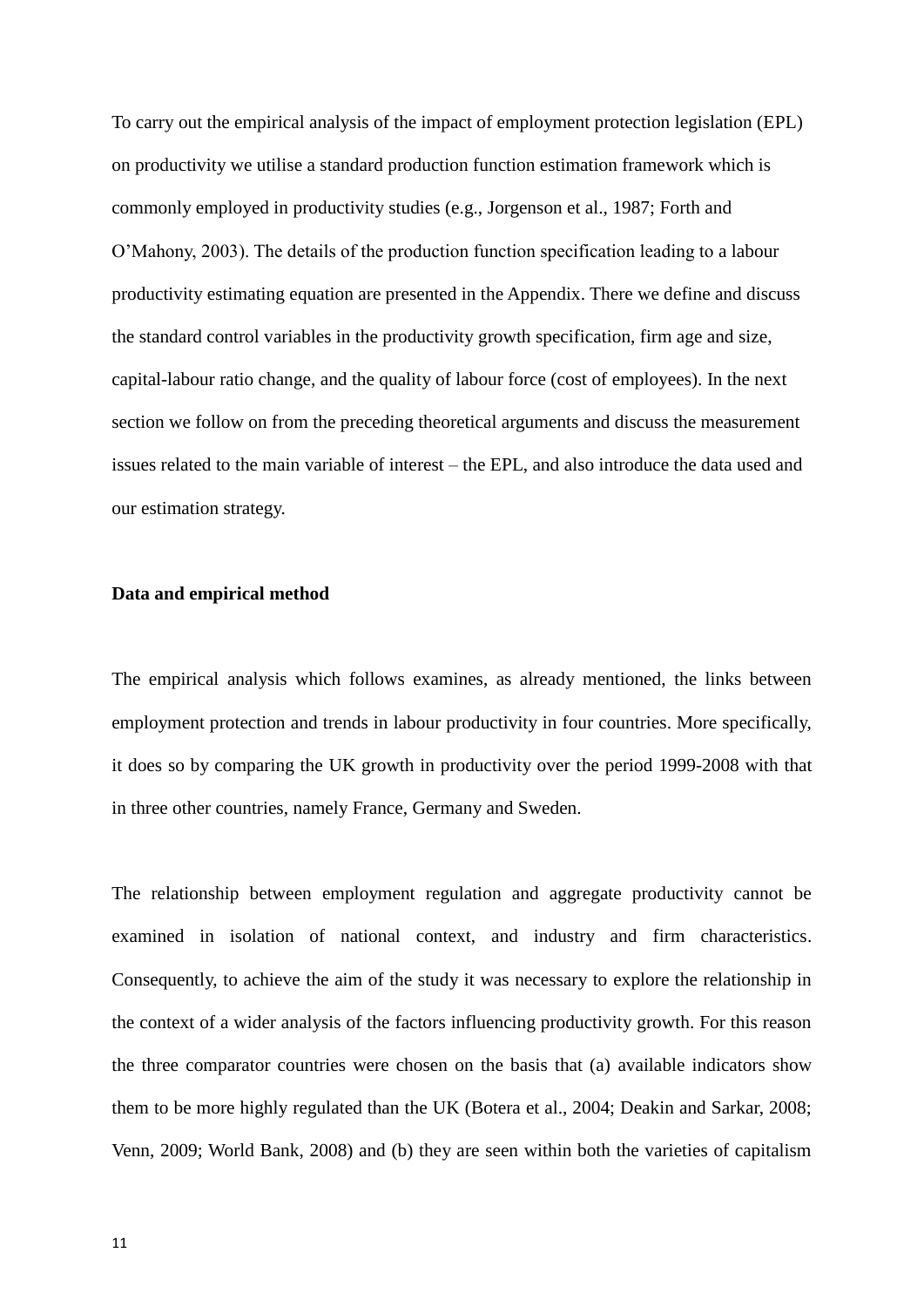and national business systems literatures to exhibit marked institutional differences not only with the UK but themselves (see e.g. Esping-Andersen, 1994; Hall and Soskice, 2001; Whitley, 1999).

The available indicators of labour market regulation, as can be seen in Table 1, are relatively static and do not change substantially over the period of analysis; therefore they can be treated as essentially a fixed effect at country level. Furthermore, various indicators are only available for some sub-periods and for some countries in our analysis. Therefore, our first choice in the empirical analysis is to opt for country dummies to capture institutional and labour market regulation effects. This approach is widely used in related research contexts; for example, Calmfors and Driffill (1988) and a number of follow-up studies group countries according to their collective bargaining regimes for the purposes of their analysis and classify Sweden as a centralised economy, Germany as an intermediate one, and France and UK as decentralised economies.

### Table 1 here

Relying only on country dummy variables is not completely satisfactory though as these might also capture other broader institutional effects. Therefore, we extend our analysis by creating an indicator variable (Factor), using OECD information on the strictness of employment protection and the trade union density (reported in sections A and D of Table 1) to develop a broader, institutionally based, indicator variable (Factor) of employment protection arrangements.<sup>6</sup> We aggregate this information available through factor analysis by retaining a single factor, with eigenvalue above one.<sup>7</sup> The average values of Factor for each of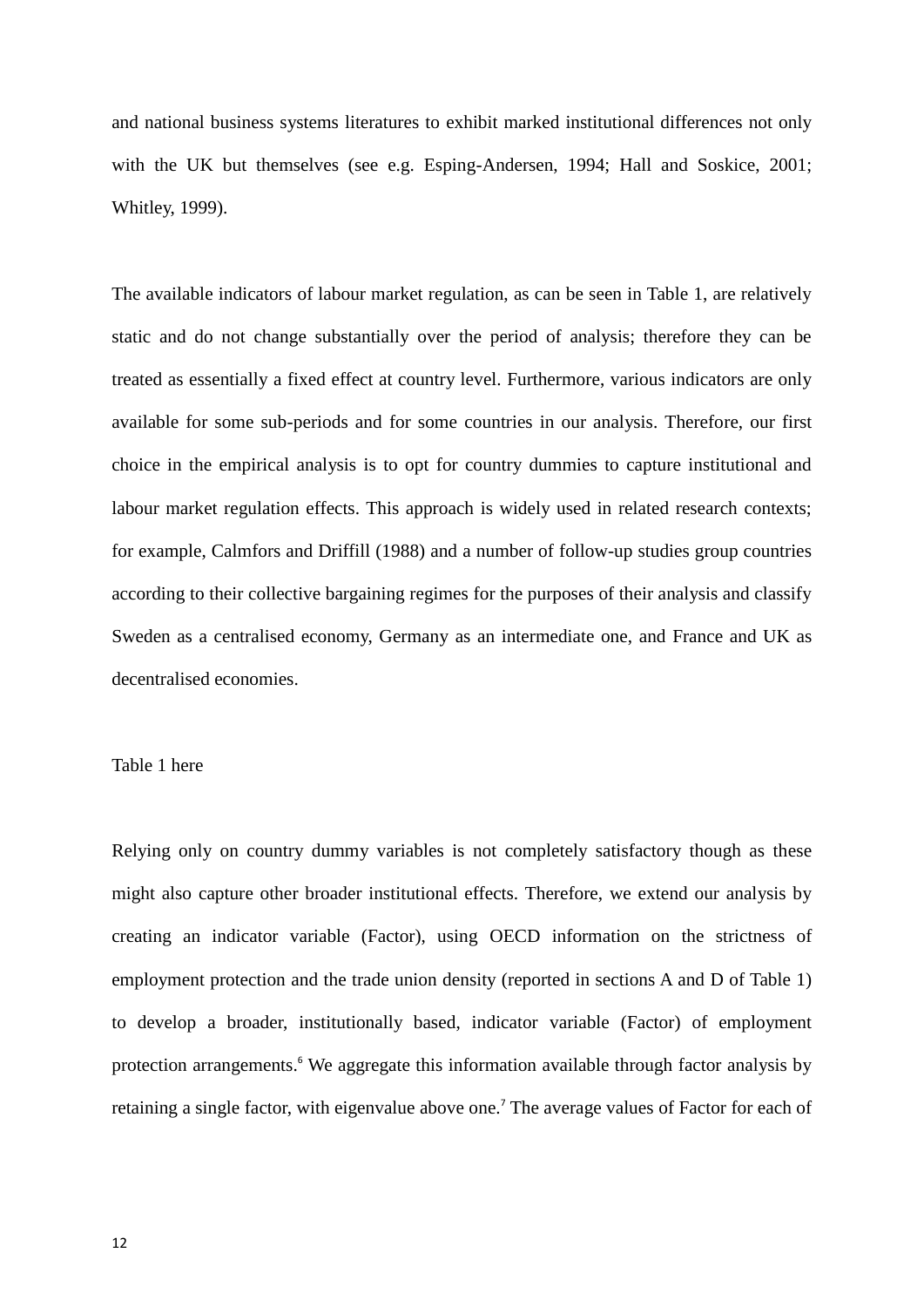our four countries reported in Table 1 show a clear ranking in terms strictness of the degree of employment protection in line with the preceding discussion.

Such an analysis of the relationships between national employment regulation and productivity can potentially be undertaken in one of two main ways. The first is to conduct it at an aggregate level using macro data at the sector or economy level. The second, in contrast, entails initially analysing productivity at a firm level employing micro data and then aggregating firm level productivity measures to obtain economy-wide ones. Of these two approaches, the second has been accepted in recent literature as being the more appropriate and is therefore the one utilised here (e.g., Office for National Statistics, 2007). We apply it by measuring performance as labour productivity growth and specifying a productivity growth equation augmented with EPL measures and country controls capturing institutional and legal differences.

For the analysis we use the pan-European AMADEUS dataset of the Bureau van Dijk, which contains harmonised and comparable detailed financial statements records for representative samples of firms for all European countries.<sup>8</sup> AMADEUS is a commercial dataset, widely available and used in numerous individual industry, country and cross-country studies. In the analysis we use three samples of representative manufacturing firms: a total sample where we aggregate over all firms in each 4-digit NACE industry; a sample of small firms where we aggregate only over firms with number of employees less than 50; and a sample of large firms where we aggregate only over firms with number of employees more than 150. Each sample is created by aggregating firm data at 4-digit NACE industry level by selecting the representative (median) firm in each such industry sample. Thus the number of observations in the estimated samples is determined by the number of 'active' 4-digit NACE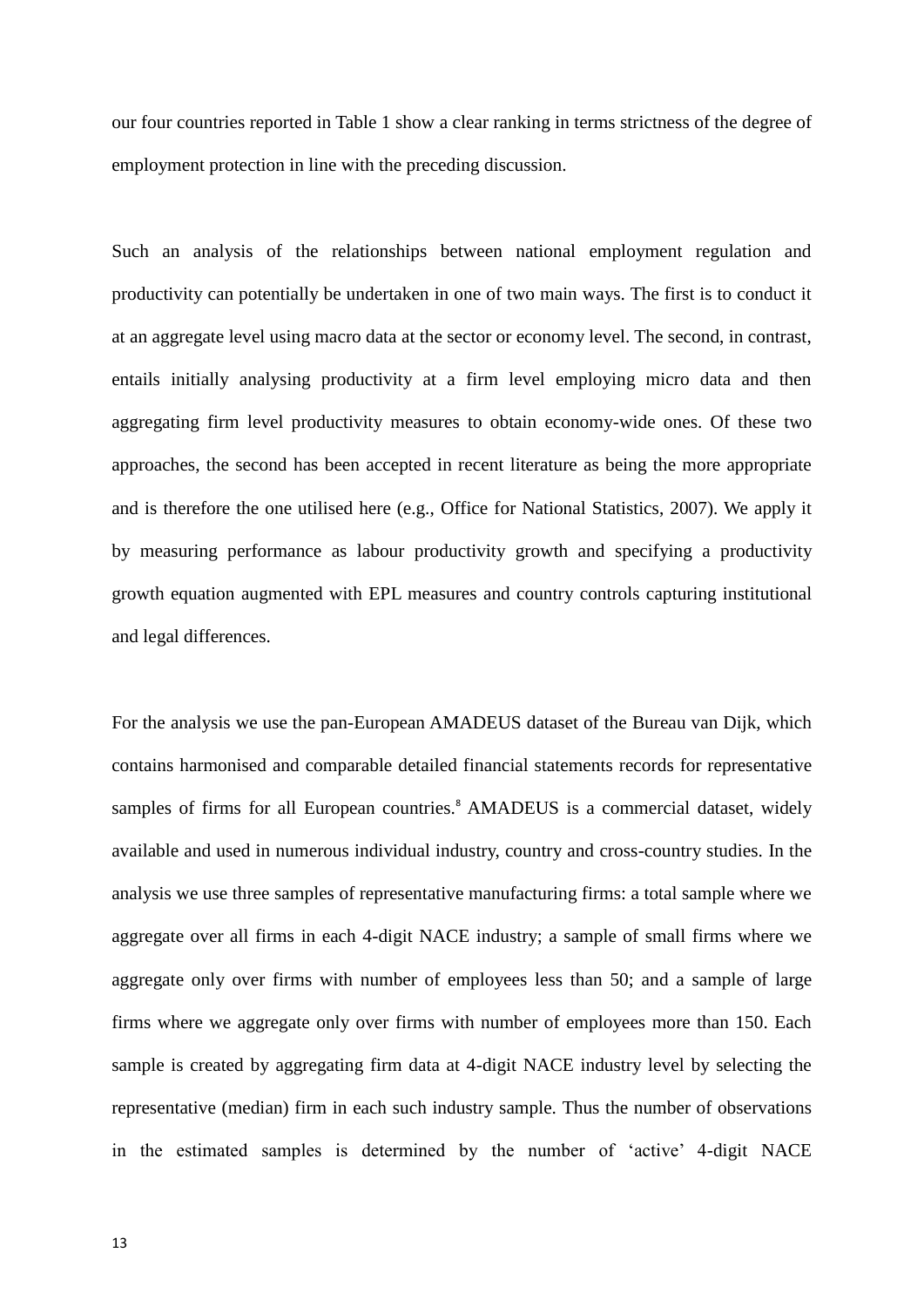manufacturing industries in each country and year. Our estimated total sample contains 8,077 firm-year observations for the period 1999-2008; the number of observations in the small and large firm estimated samples are 6,628 and 7,776 respectively. The three samples should be seen as alternative representations of the firm data.

To facilitate testing for the impact of employment protection on productivity while controlling for the impacts of the technology and capital and labour inputs, we employ a cross-country panel regression framework.

Our estimating equation, in its dynamic specification, equation (4) in the Appendix, has labour productivity as its dependent variable, which is a function of the one-period lagged labour productivity, capital-labour ratio change and a vector of control variables capturing effects of total factor productivity (TFP) determinants such as firm and industry characteristics as well as the country's institutional and regulatory environment. Candidates for control variables, besides the standard age and size of the firm, include work force skill levels (measured as cost per employee), institutional measures (country dummies and/or indicators for employment protection), industry effects (2-digit NACE) and time dummies to capture business cycle effects. Summary statistics and definition of all the regression variables are reported in Table 2. The impact of these variables is discussed in the next section in the context of the panel regression results as in the focus of the discussion are the employment protection effects.

Table 2 here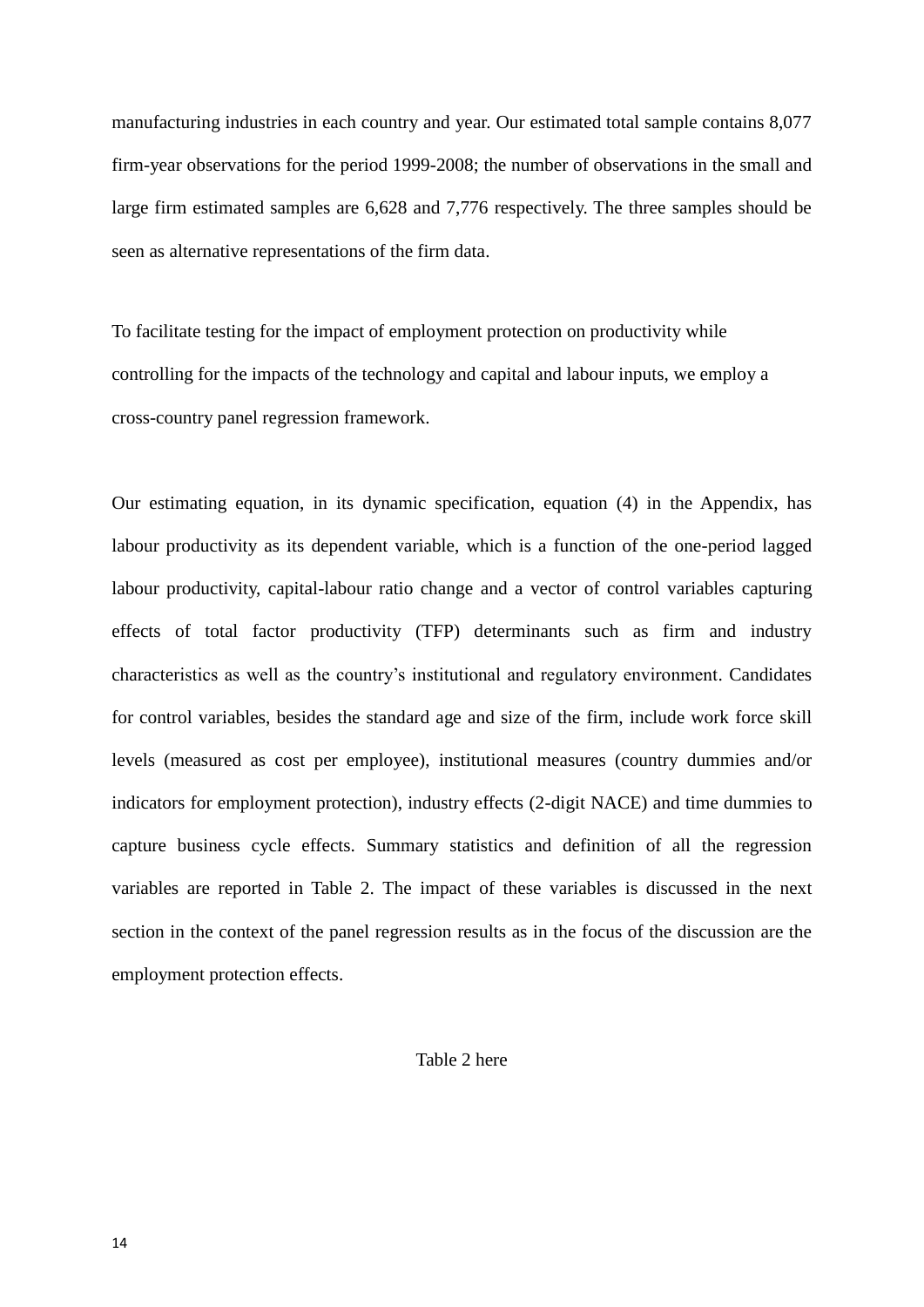A dynamic panel generalized method of moments (GMM) estimator following Arellano and Bond (1991) and its extension to system GMM by Blundell and Bond (1998) is used to estimate the labour productivity equation over the ten-year period. The estimator controls for unobserved firm (industry) heterogeneity and allows for a consistent estimation of the lagged dependent variable's coefficient. In the econometric analysis we treat the explanatory variables as predetermined except for the country, industry and time controls which we treat as exogenous.<sup>9</sup>

The estimation is complicated because of the nature of the main explanatory variable of interest in our analysis – the employment protection indicator, Factor - that has little withincountry variance and shows much more variation across countries than over time. Furthermore, Factor is strongly determined by the country institutions, and thus the country fixed effects in the regressions. This aggravates the inefficiency of estimation and may lead to unreliable point estimates that would then lead to incorrect inferences in the same way that a biased estimator could. Consequently, besides the specification with country fixed effects we also estimate a specification with only the employment protection indicator, Factor as well as a specification with Factor, country fixed effects and interaction terms.

As an additional robustness check, following ideas in Plümper and Troeger (2007) and Minns and Rizov (2015), we estimate a specification where we replace Factor with the residuals estimated from an auxiliary regression that decomposes the employment protection indicator (Factor) total effects into a fixed (country) effect and a time-varying (unexplained) idiosyncratic effect, captured by the residuals. Results from the auxiliary regressions are reported in the Appendix, Table A1 and demonstrate the strong explanatory power of the country (institutional) fixed effects. It is not unreasonable to perform an orthogonal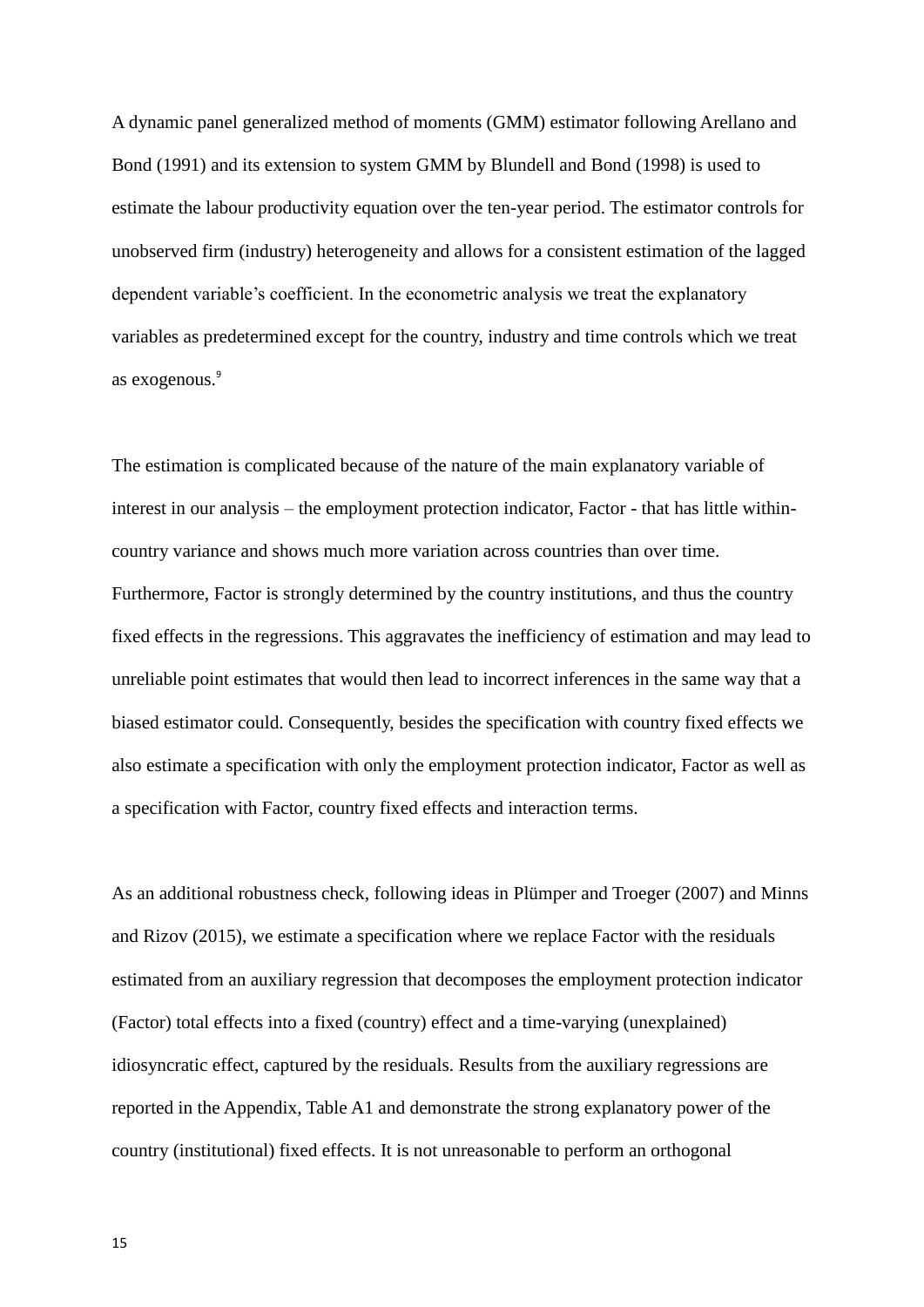decomposition into explained and unexplained parts as described above. Clearly, the orthogonality assumption may often be incorrect and this would inevitably bias the estimated coefficients of the fixed effect variables. However, we are only interested in the estimated residuals and in any case the potential bias in the coefficients under regularity conditions does not affect the estimation precision of the second stage (Plümper and Troeger 2007).

### **Data Analysis**

In the data analysis we estimate specifications based on equation (4) from the Appendix and report results in Tables 3a, 3b, 3c and 3d. The model is estimated for all firms and then separately for large and small firm samples, since the expectation is that smaller firms will benefit most from a more flexible employment regulation (less employment protection) regime (see e.g. Addison and Hirsch, 1997: 79). In all specifications the tests for (second order) autocorrelation and exogeneity of the instruments are satisfied.

In terms of the explanatory variables most of the a priori expectations are confirmed for all specifications as the magnitude and sign of the effects remain consistent.

### Table 3a here

In Table 3a, presenting our base specification with country dummy variables capturing the impact of employment protection, the lagged dependent variable is positive and significant suggesting that previous period labour productivity is a good predictor of current labour productivity, therefore those firms displaying better productivity in the past are more likely to also show that in subsequent periods. This is most evident in the case of large firms, and to a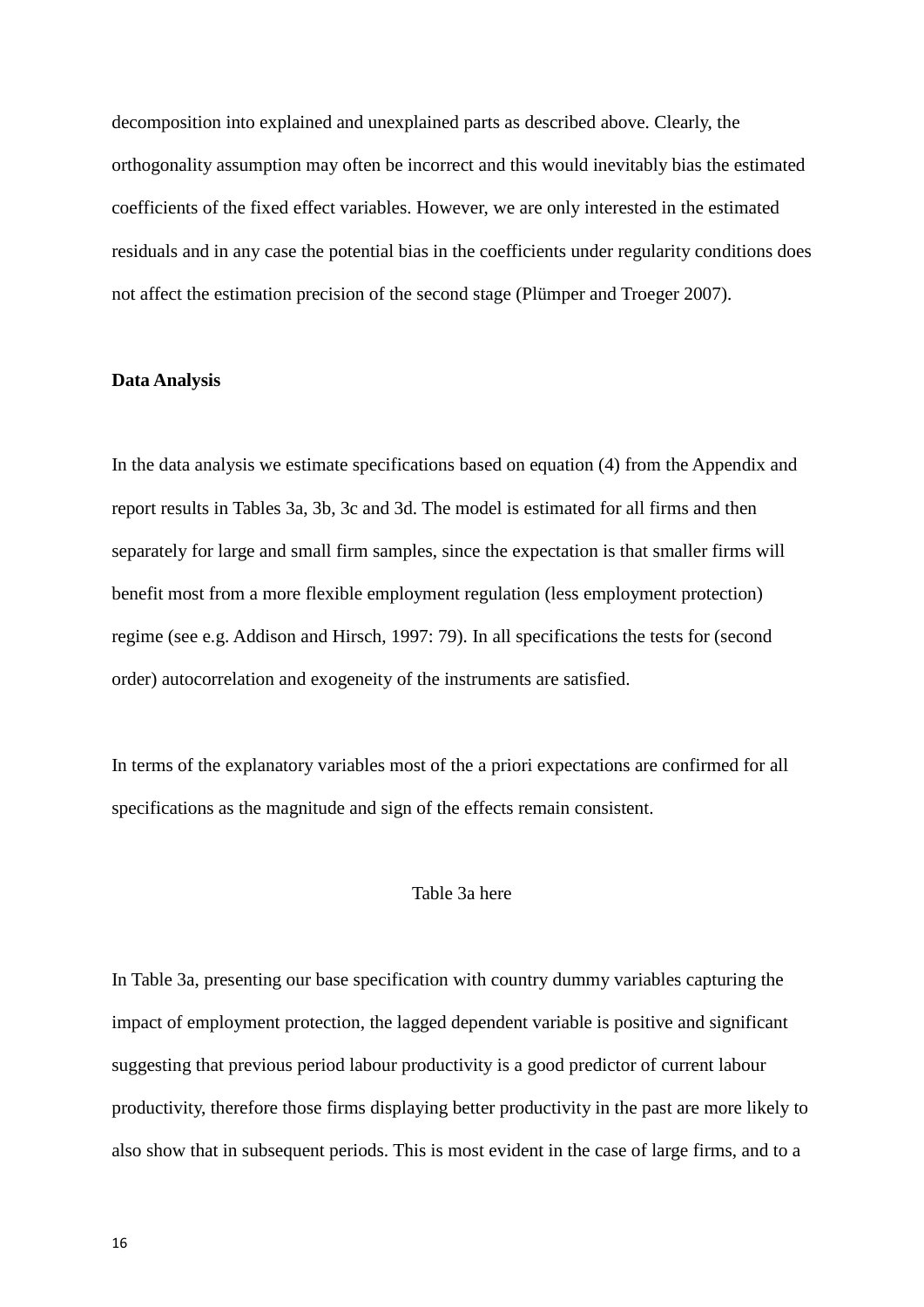degree for the full sample, while labour productivity growth occurs on a more random basis within the small firm sample. An increase in the capital-labour ratio has a positive and significant impact upon labour productivity supporting the view that where labour has more capital to work with it is likely to be more productive. Overall firm's age appears to be irrelevant as determinant of labour productivity. However, when analysed separately by firm size samples, it is clear that this masks two opposing effects. Firstly, amongst large firms, it is the eldest firms and industries that have the lowest labour productivity growth, reflecting the likelihood that as older industries reach maturity the scope for productivity growth in general and labour productivity growth in particular is much lower. Secondly, amongst the small firms, it is the older ones who experienced the strongest growth in labour productivity, suggesting that amongst these firms it is the most well established ones in each industry who are best placed to take advantage of developments in production techniques and market conditions. Sales turnover, as a proxy for firm size, has a positive and significant impact upon the rate of growth of labour productivity. However, once again the extent of the impact is diluted as there are different effects at work within firm size samples. Amongst the large firms it is the largest ones that exhibit the highest labour productivity, whilst within the small firm sample, size does not affect productivity. The cost per employee has a strong positive correlation with labour productivity. As this is a proxy for skill levels of the workforce, it indicates that where the firm pays higher wages and employs workers with higher levels of skill the scope for growth in labour productivity is greater. Over the period of analysis there was initially a reduction in labour productivity which was then followed by strong growth for the remaining six years, with this being more pronounced amongst the small firms.

Turning to the impact of individual countries, relative to France, the UK and especially Germany have displayed stronger growth in labour productivity over the period considered.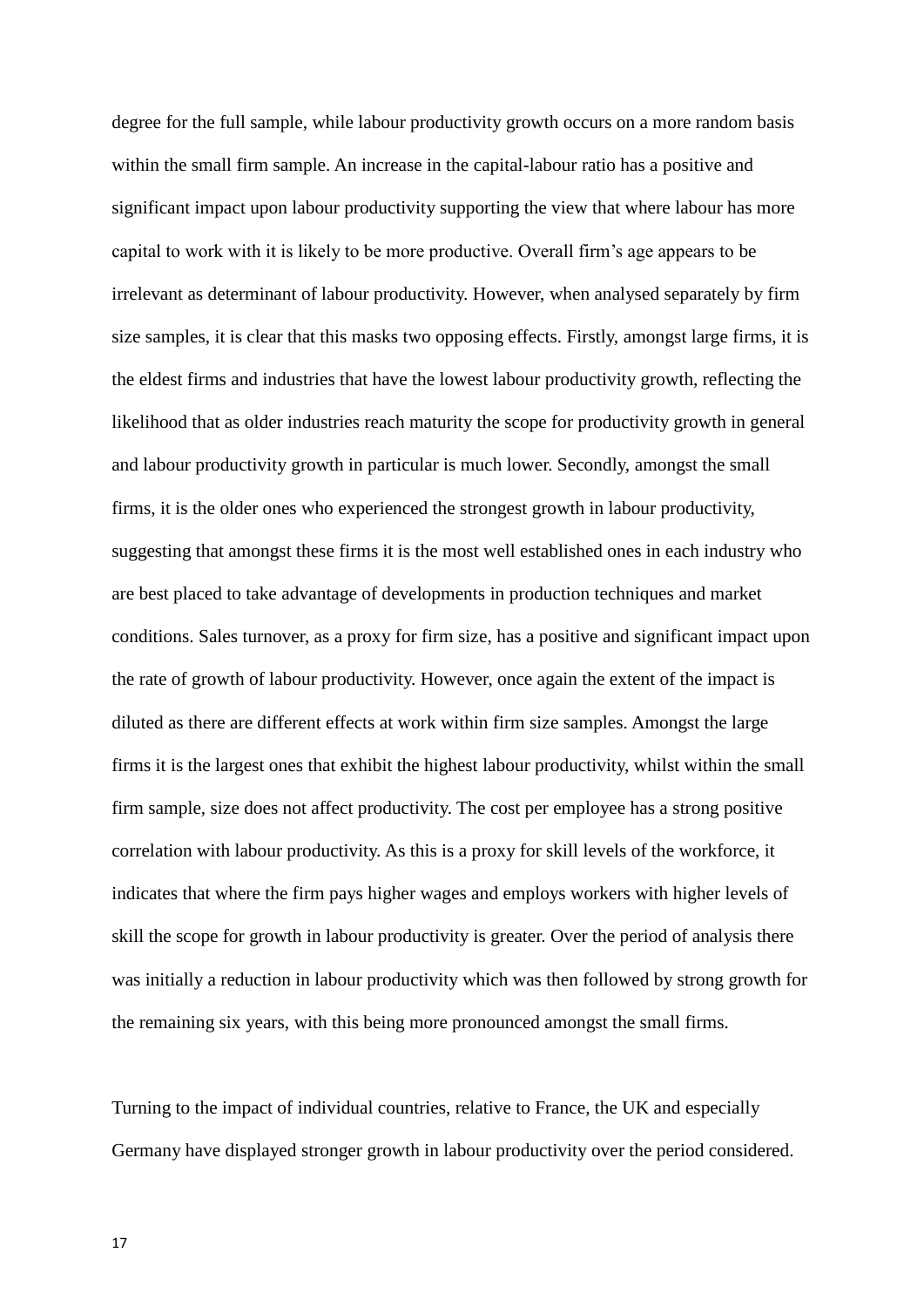The labour productivity growth in Sweden has been the weakest being significantly lower than the French reference category. For Germany, the stronger productivity growth was entirely the result of increases in labour productivity within the large firms; growth within the small firms sample being not significantly different from that experienced by those in Sweden and France. However for the UK the picture is reversed with the strong labour productivity growth resulting entirely from improvements within the small firm sample, which have been significantly greater than within the small firms of any of the other three countries. The position for the UK, whilst not being a ringing endorsement for the application of light touch employment regulation, does at least therefore concur with the hypothesis that it is the smaller firms that are most likely to benefit from lighter employment regulation as larger firms are always able to use more resources as a means to navigate their path through complex regulations.

## Table 3b here

In the above discussion we interpret the country effects as capturing the impact of employment protection on labour productivity. This choice is motivated by the fact that the indicator of employment protection available is relatively static and does not change substantially over the period of analysis; furthermore the results from estimating the impact of country dummies on the employment protection indicator (Factor) reported in Table A1 in the Appendix confirm the strong relationship between the country effects and the employment protection. Nevertheless, country dummies may confine employment protection effects with other institutional influences. Therefore, as discussed in the previous section, we estimate three more specifications where we try to disentangle the effect of employment protection on labour productivity. In Table 3b we report results from specification without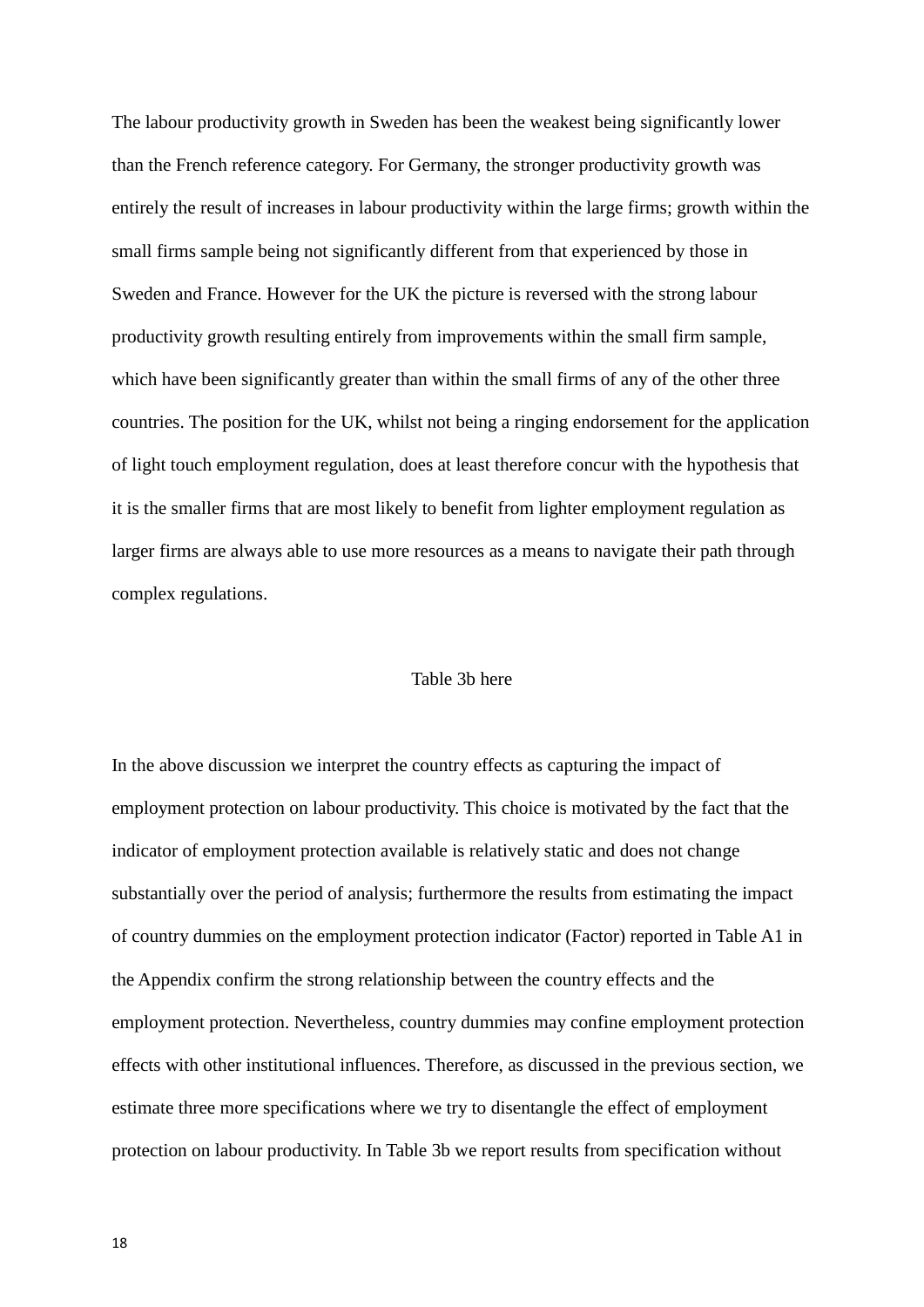country dummies with only the indicator of employment protection, Factor included. The coefficients of the control variables remain similar to the one reported in Table 3a. The interesting finding is that employment protection has, in general, a positive effect on productivity as the impact is stronger in the sample of large firms; this is consistent with our expectations.

### Tables 3c and 3d here

Next we estimate two more specifications where the country dummies and the employment indicator as well as their interaction effects are all included. From the previous analysis it became clear that our employment protection indicator is highly correlated with the country effects. Therefore in the GMM estimation we treat Factor as endogenous and use long lags as instruments. In Table 3c the results from the specification with country dummies, Factor, and interaction terms appear broadly consistent with previous specification results; the total country effects, comprising the sum of three components (country, Factor, and interaction terms) for each country we preserve the country ordering found from the results in Table 3a. Nevertheless, we do not consider the estimated coefficient magnitudes reliable, because of the severe collinearity problem with the employment protection indicator causing the fixed effects to soak most of the variation, and further estimate a specification where we replace Factor with its residual (ResFactor) from the orthogonal decomposition regression, results from which are reported in Table  $A1$ .<sup>10</sup> As discussed earlier such specification avoids the endogeneity and collinearity problems associated with estimating the effects of slowly changing (institutional) variables, such as the employment protection indicator. The results reported in Table 3d are in line with results from previous specifications, specifically the total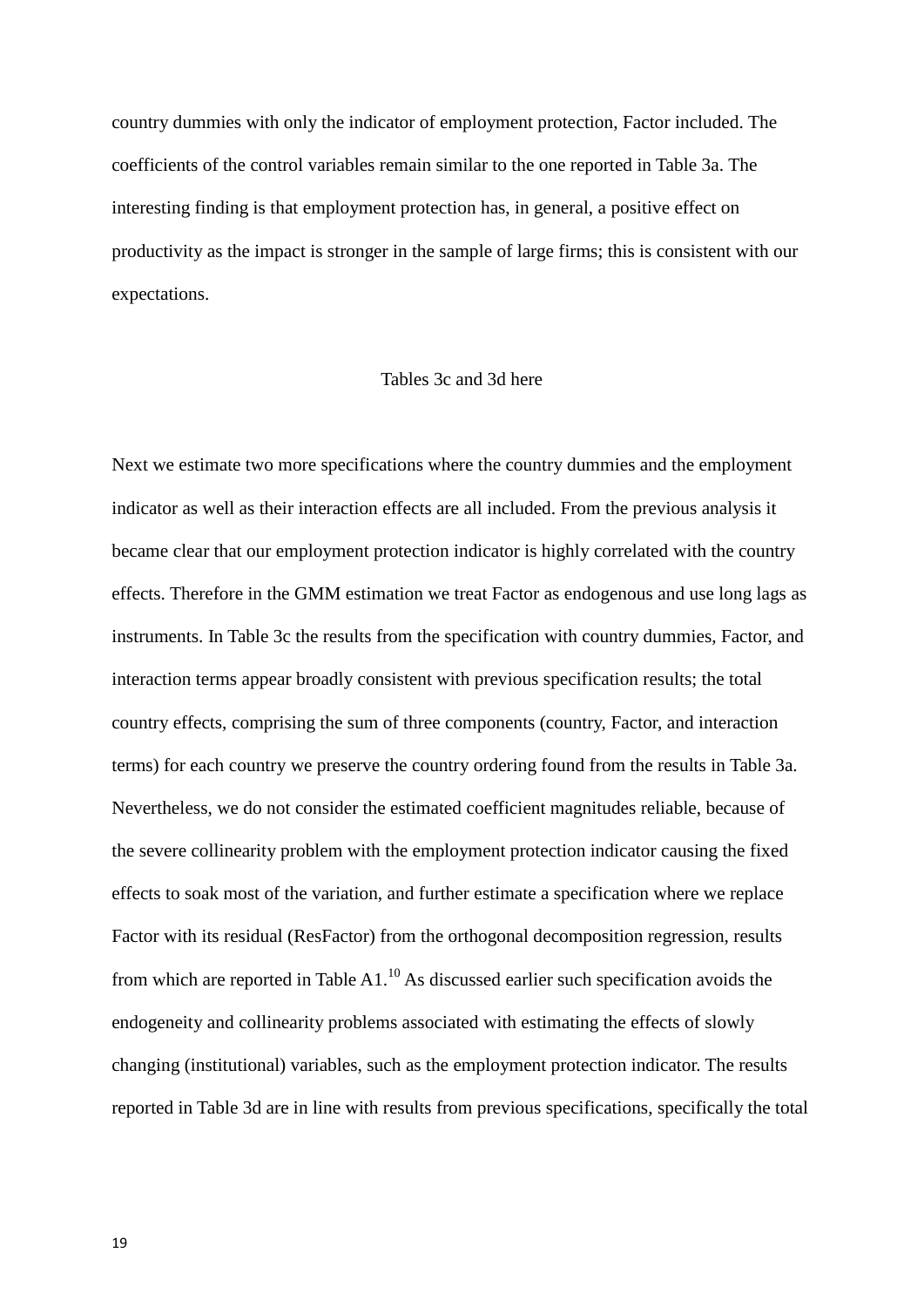country effects are similar to the results reported in Table 3a, and can be taken as robustness test of the impact of employment protection on labour productivity.

# **Discussion**

In drawing the paper to a conclusion, the results obtained in respect of the UK and Germany are initially discussed, followed by those from France and Sweden combined. In each case the discussion is used to draw out the theoretical implications of the findings concerned. Finally, the ramifications of these for future research and policy are considered.

The UK had the second best rate of productivity growth as a result of the improvements achieved within its small firm sample. Considered in isolation, its results could consequently be taken to support the virtues of a relatively limited approach to employment protection regulation and to add weight to the argument that such an approach is likely to be particularly beneficial to small firms (Addison and Hirsh, 1997: 9). This apparent endorsement of 'light touch' regulation, however, is challenged by the finding that productivity growth was highest for the more highly regulated Germany. At the same time, the fact that this overall performance was driven by larger firms lends further support to the view that such firms are better placed to accommodate the demands of employment legislation.

The relatively poorer productivity performances of France and Sweden meanwhile serve to confuse the situation further. According to the OECD employment protection index, these two countries are more highly regulated than the UK but sit either side of Germany. Their performances would consequently seem inconsistent with the argument that there is a straightforward negative or positive relationship between levels of employment protection, on the one hand, and trends in productivity growth, on the other; or for that matter the suggestion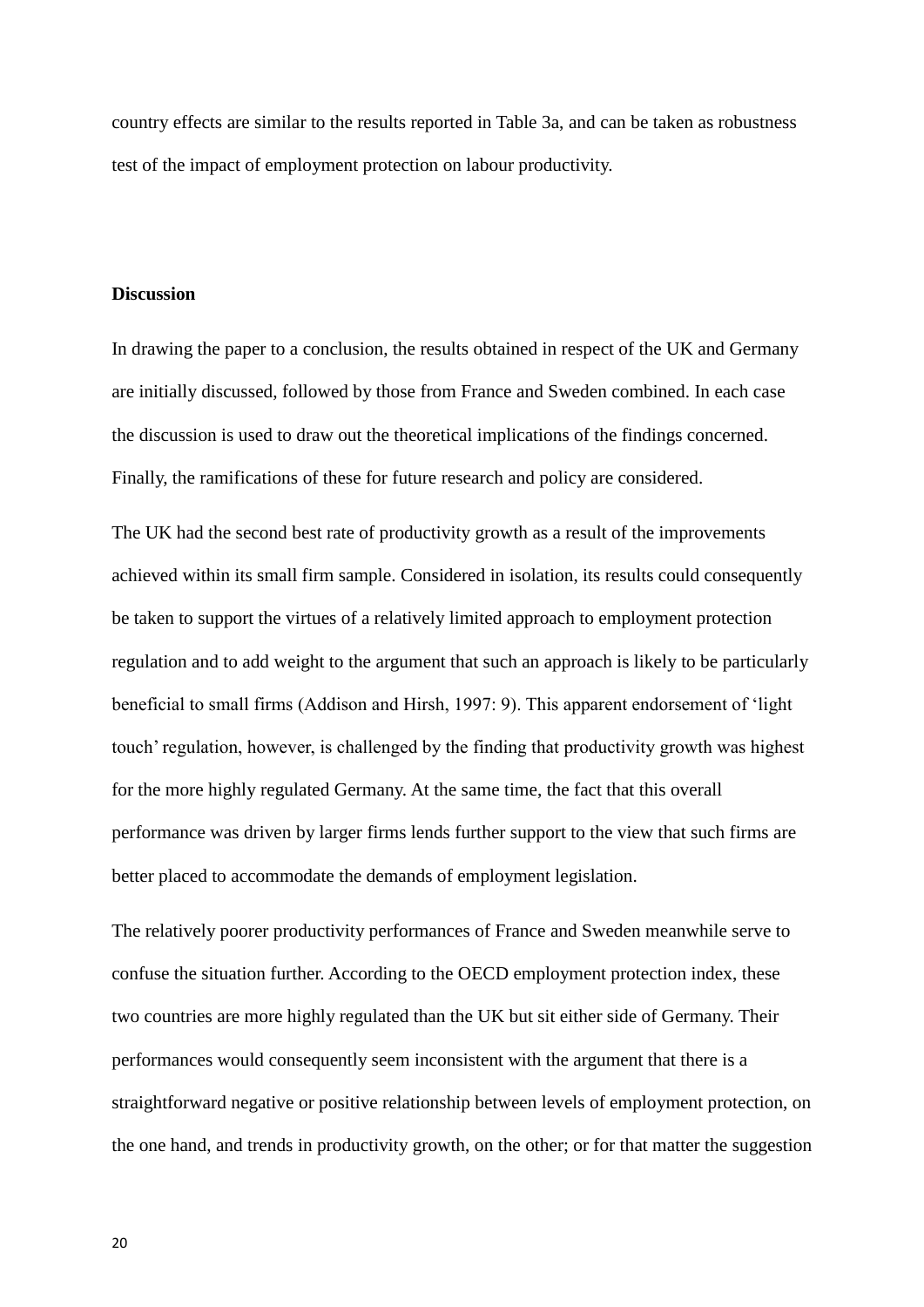that such a positive relationship exists up to a certain level of regulatory protection (Belot et al., 2007; Cazes et al., 2012). Instead, they logically lend force to the argument that the impact of employment protection on productivity varies contingently, both within and across countries.

More specifically, the pattern of findings obtained add weight to the type of institutionalistbased arguments outlined earlier (see Amable 2003; Hall and Soskice, 2001; Whitley, 1999) as well as being potentially compatible with findings which suggest that employment laws impact differentially on different sizes of firms and industries (see e.g. Belot et al., 2007: 383). At the same time, this is not to discount the potential explanatory role of such perspectives on the role of employment laws as those offered by transaction cost and wage equity theories. For these potentially provide frameworks for understanding how such sources of structural influence actually impact on employer and worker behaviour, and hence productivity.

Indeed, the recent study by Frege and Godard (2014) serves to highlight the need to pay attention to the role of mediating processes in influencing the impact of surrounding institutional features. Thus, in exploring the differing job quality implications of the very different employment systems in Germany and the United States, they draw attention to the way in which the nature, functioning and legitimacy of institutional structures are shaped by supporting logics and norms. In addition, they present findings pointing to how worker experiences of national employment systems can be mediated by employer 'workplace regimes' and their own subjective expectations.

It would therefore appear important, in seeking to improve our understanding of how employment laws in general, and employment protection ones in particular, influence economic outcomes for future research. In the words of Frege and Godard (2014: 960), to go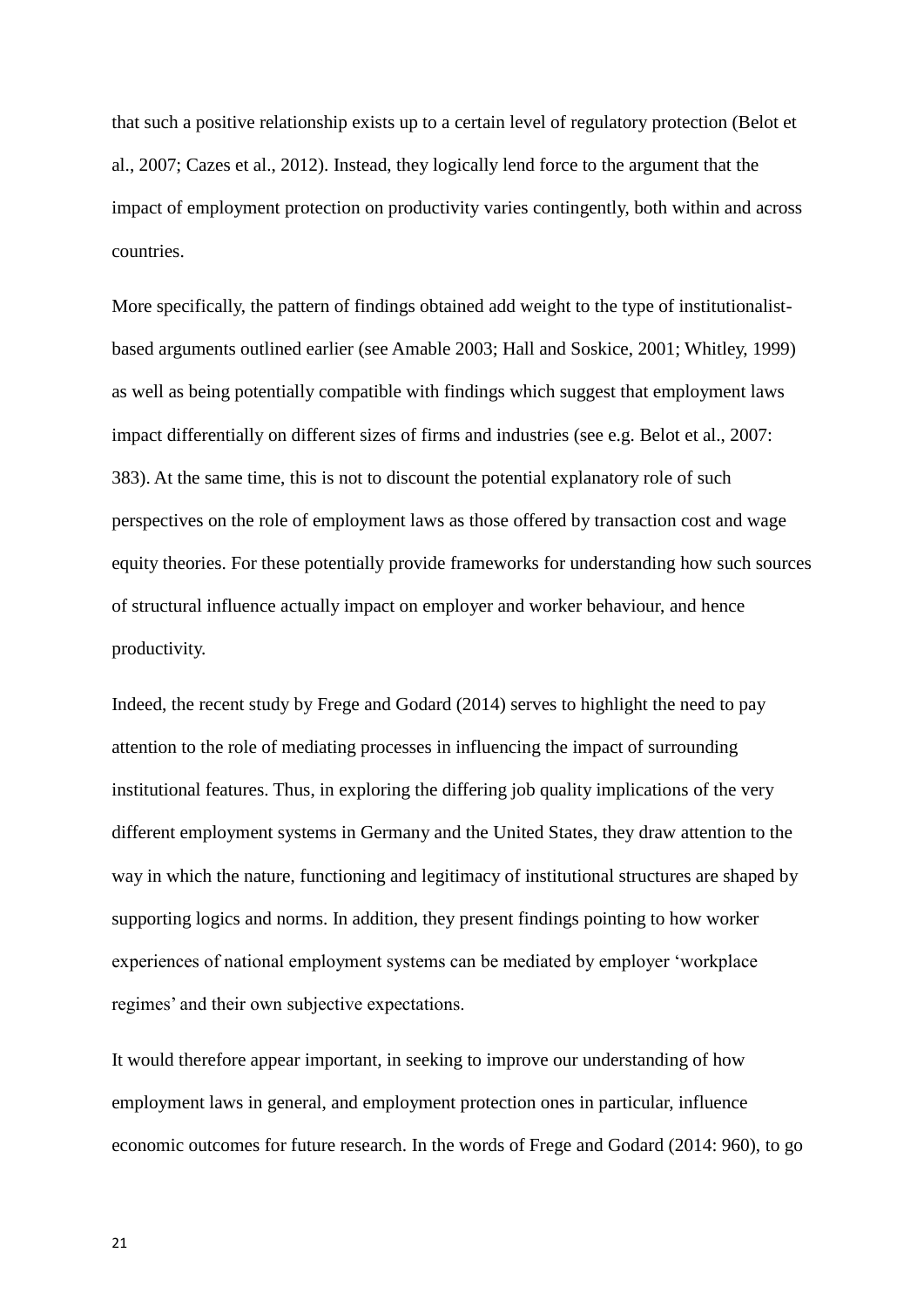'beyond assumed systems effects to address the specific mechanisms by which these environments do (or do not) matter'.<sup>11</sup> Certainly, on the basis of the findings obtained, we need to more fully understand the dynamics through which such laws influence the behaviours of employers and workers and the way in which these shape the economic outcomes associated with them.

### **Conclusion**

This paper set out to explore the validity of the alleged economic virtues of pursuing a comparatively limited approach towards the regulation of employment protection. It did so by comparing the UK's manufacturing productivity performance with those of three countries – France, Germany and Sweden – that possess more stringent employment protection laws.

Overall, the empirical findings obtained failed to support the existence of a clear negative relationship between legal stringency and productivity. While the UK was found to have experienced relatively good productivity growth, its performance in this regard was below that of the more highly regulated Germany. On the basis of the empirical findings obtained, it has therefore been concluded that it is theoretically difficult to support the existence of a generally applicable negative linear relationship between regulatory stringency and productivity growth. Rather, the impact of employment laws is better seen to be the product of complex, contextually shaped processes that act to differentially influence how particular provisions affect employers both within and across national settings. Insofar as this is correct, it is argued that policymakers should move beyond simplistic neo-classical type assumptions concerning the economic consequences of employment regulations. More specifically, the findings suggest that the terms of the policy debate should shift from a concentration on 'less regulation versus more regulation' to a focus on the way in which regulations and associated institutions can be best designed to support the achievement of desired outcomes - be these of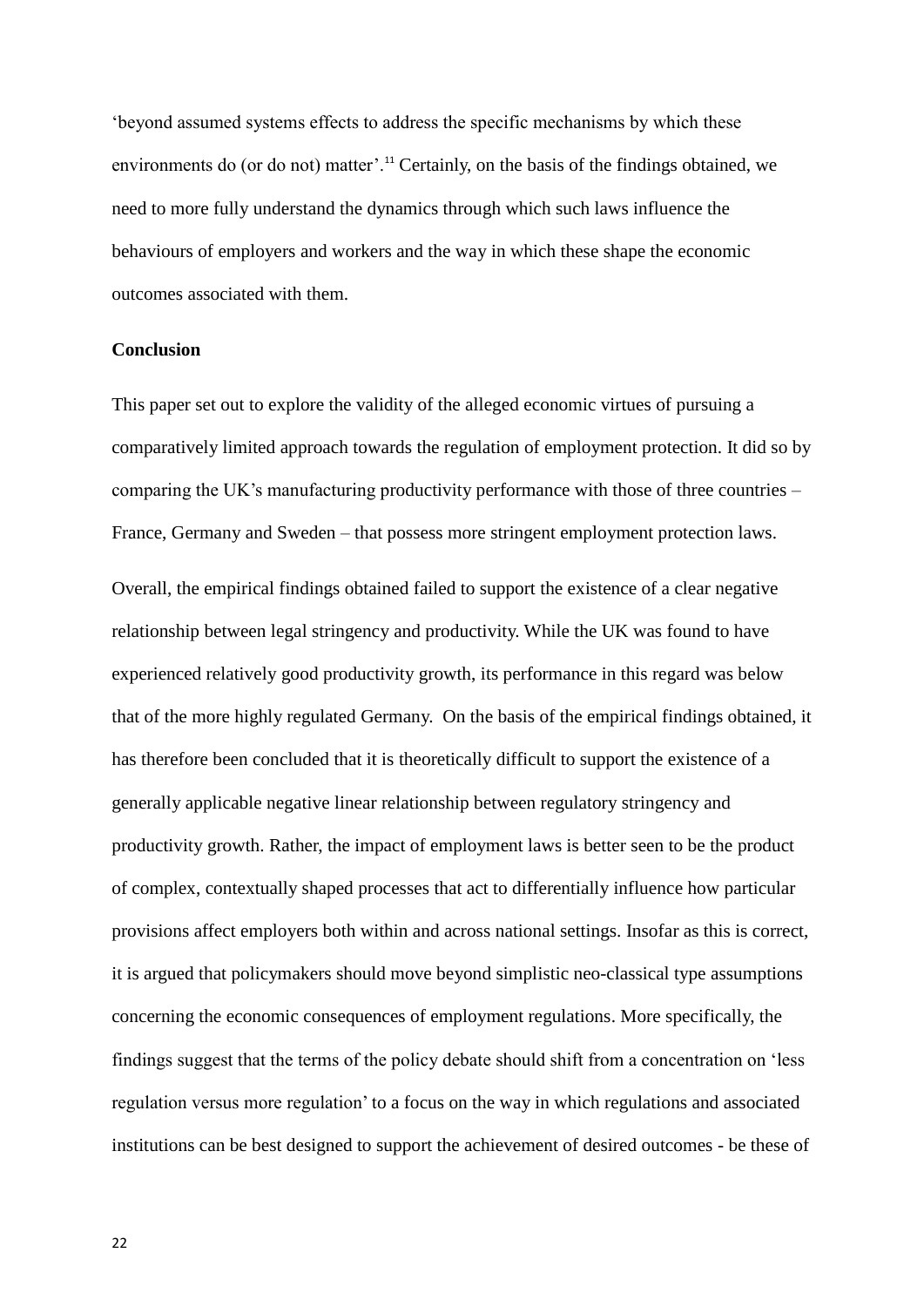an economic or, as in the case of objectives relating to the achievement of greater equity, fairness and justice, non-economic nature (Cazes et al., 2012: 36).

There would consequently seem to be a need for much more in-depth knowledge of how particular laws operate in particular organisational, sectoral and national settings. For the authors, such knowledge is most likely to emerge from micro-level studies that enable the operation of employment laws to be dynamically examined within their surrounding institutional and market contexts. While some studies of this type already exist (see e.g. Caroli et al., 2010; Martinez Lucio et al., 2001), more would seem needed if we are to obtain rich and sound understandings of the day-to-day effects of employment laws and the policy issues arising from them.

# **Appendix**

### **Estimation framework**

To understand better the channels through which employment regulations may affect labour productivity we formulate a simple production function model where the level of output (real value added, *V*) of firm (industry) *j* at time *t* is expressed as a function of aggregate capital inputs (*K*), aggregate labour inputs (*L*) and the production technology shifter (*A*):

$$
V_{jt} = A_{jt}(K_{jt}, L_{jt}).
$$
\n<sup>(1)</sup>

The values of capital and labour inputs capture both quantity and quality. The production technology refers to the rate at which units of capital and labour are converted into output and is often referred to as total factor productivity (TFP).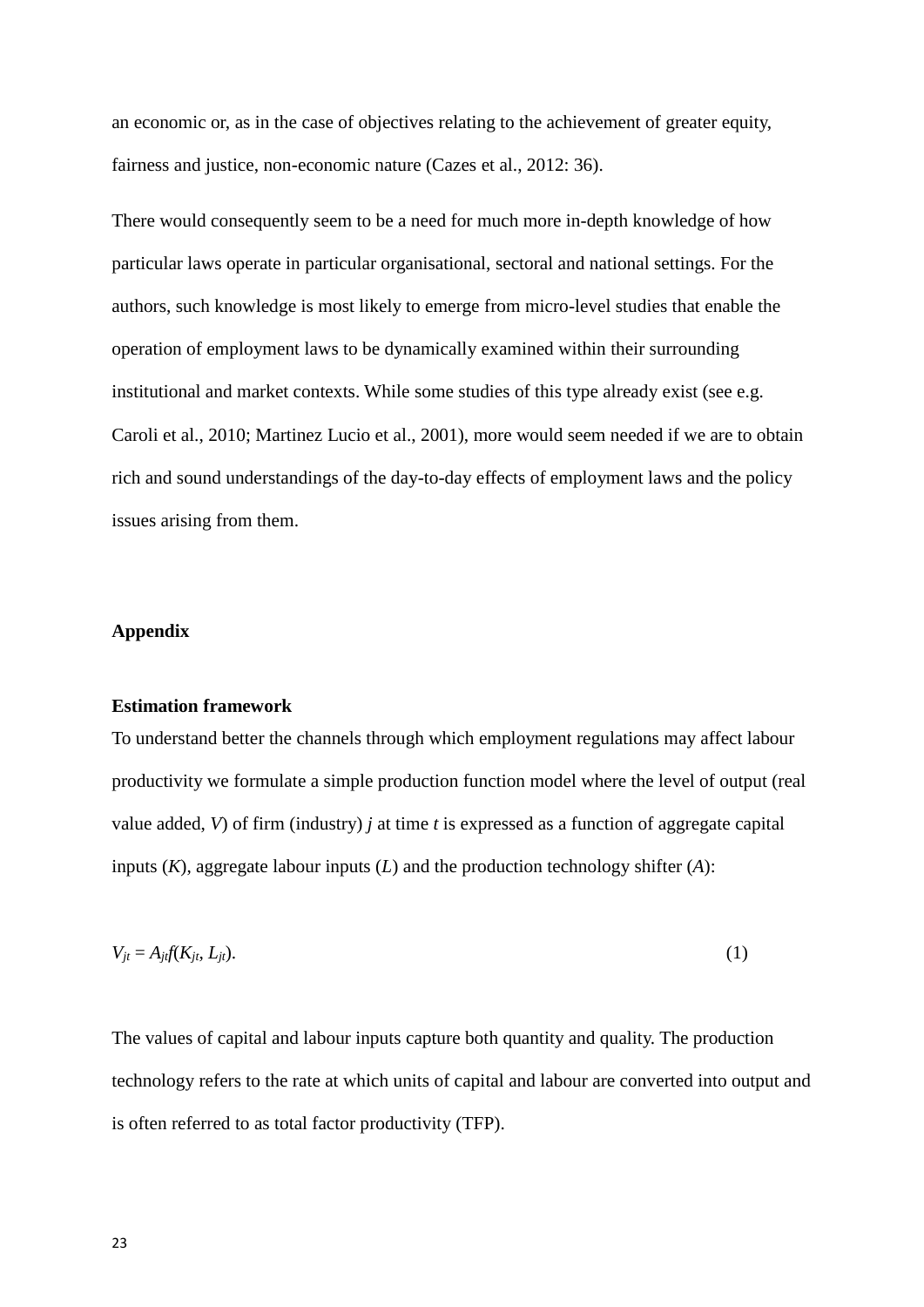The growth in firm *j* output over the period (*t*-1 to *t*) is determined by changes in labour inputs, changes in capital inputs and changes in  $TFP<sup>12</sup>$ . The most commonly employed formalisation of such relationships is based on the assumption of a Translog production function and obtained via the Törnqvist discrete approximation to the Divisia index (e.g., Jorgenson et al., 1987). If with  $dX_i$  we denote the proportionate change in a variable  $X_i$ (standing for *V*, *L*, *K*, or *A*) between period *t*-1 and *t*, i.e.  $dX_{jt} = \ln (X_{jt} / X_{jt-1})$ , and impose constant returns to scale then the Törnqvist index is given by:

$$
dV_{jt} = a_{jt}dL_{jt} + (1 - a_{jt})dK_{jt} + dA_{jt},
$$
\n(2)

where  $a_{it}$  is the share of labour in value-added, averaged over the two time periods. Under neo-classical assumptions, the shares of labour and capital,  $a_{it}$  and  $(1-a_{it})$  equal the output elasticity of labour and capital respectively and since we imposed constant returns to scale, sum to one. The rate of change in  $A_{it}$ (TFP) is a catch-all for technological or organizational improvements, such as process innovations and changes in work organization, that increase the level of output for a given amount of input. Changes in the quality of factor inputs, e.g., a greater use of new technology equipment or highly skilled labour, may be incorporated within this framework by weighting each of a number of types of capital or labour by their value added shares (e.g., Jorgenson et al., 1987). If this adjustment for quality is not carried out directly then the TFP term also incorporates the impact of input quality changes.

This method of accounting for growth in output can be easily extended to permit a focus on changes in labour productivity (e.g., Forth and O'Mahony, 2003). Having identified the impact of changes in the quantityof labour input (for example, the number of employees), we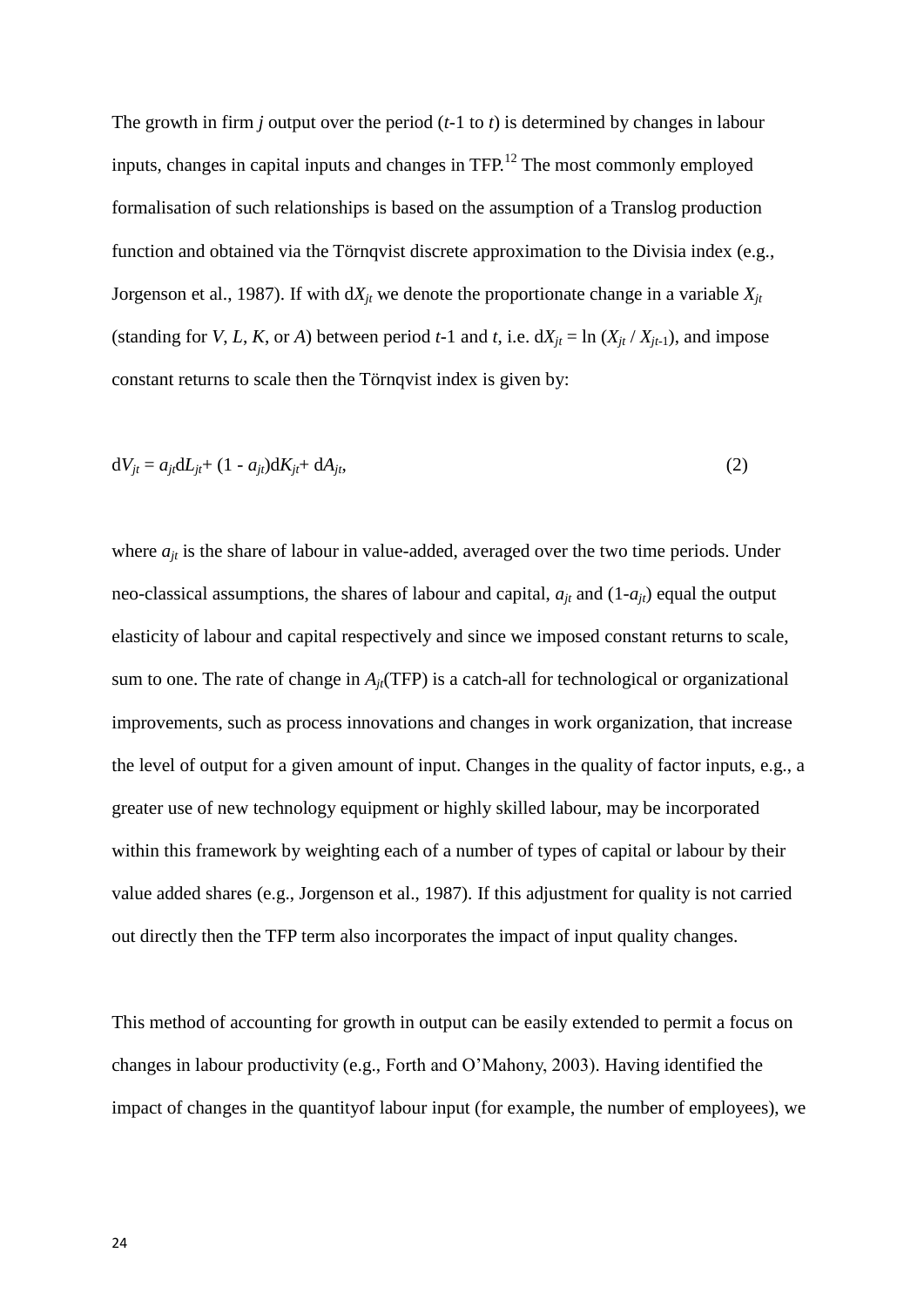can subtract this from the changes in output in Equation (2), and using the fact that the input weights sum to one, derive a labour productivity equation of the form:

$$
d(V_{jt}/L_{jt}) = (1 - a_{jt}) d(K_{jt}/L_{jt}) + dA_{jt}.
$$
\n(3)

Thus changes in labour productivity  $(V_{it}/L_{it})$  depend on changes in the capital-labour ratio  $(K_{it}/L_{it})$  or capital deepening and TFP.<sup>13</sup> This equation provides a framework for better understanding the sources of labour productivity changes given employment regulation.

Next, we transform the first-differenced equation (3) into a dynamic specification which provides our estimating equation:

$$
V_{jt}/L_{jt} = \alpha + \beta V_{jt-l}/L_{jt-l} + \gamma d(K_{jt}/L_{jt}) + \sum_{s} \delta_s Z_{jt} + \varepsilon_{jt},
$$
\n(4)

where  $Z_{it}$  is a vector of *s* control variables capturing effects of TFP determined by firm and industry characteristics as well as by the country's institutional and regulatory environment.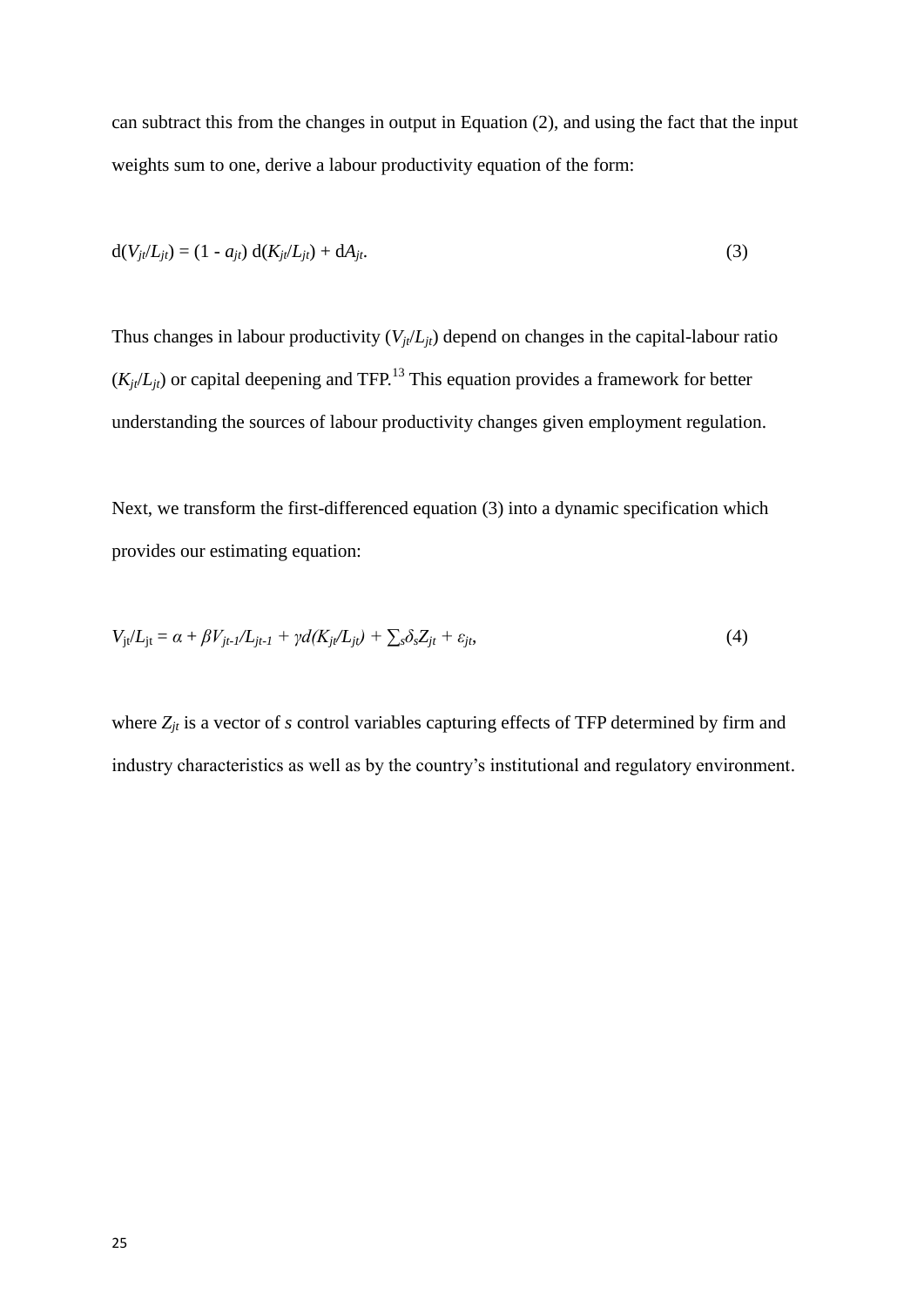| Variable      | Coeff.   | t-value | $R-sq.$ | No obs. |  |  |  |  |
|---------------|----------|---------|---------|---------|--|--|--|--|
| Germany       | 0.586    | 14.83   | 0.99    | 40      |  |  |  |  |
| UK            | $-1.964$ | 55.04   |         |         |  |  |  |  |
| Sweden        | 0.154    | 4.00    |         |         |  |  |  |  |
| Year controls | Yes      |         |         |         |  |  |  |  |

**Table A1: Decomposition of Factor, country level regressions**

Note: Factor is a standardised variable with mean zero and standard deviation of one. Pooled OLS regression with robust standard errors is used. The residuals from the Factor regression have a zero mean and standard deviation of 0.075.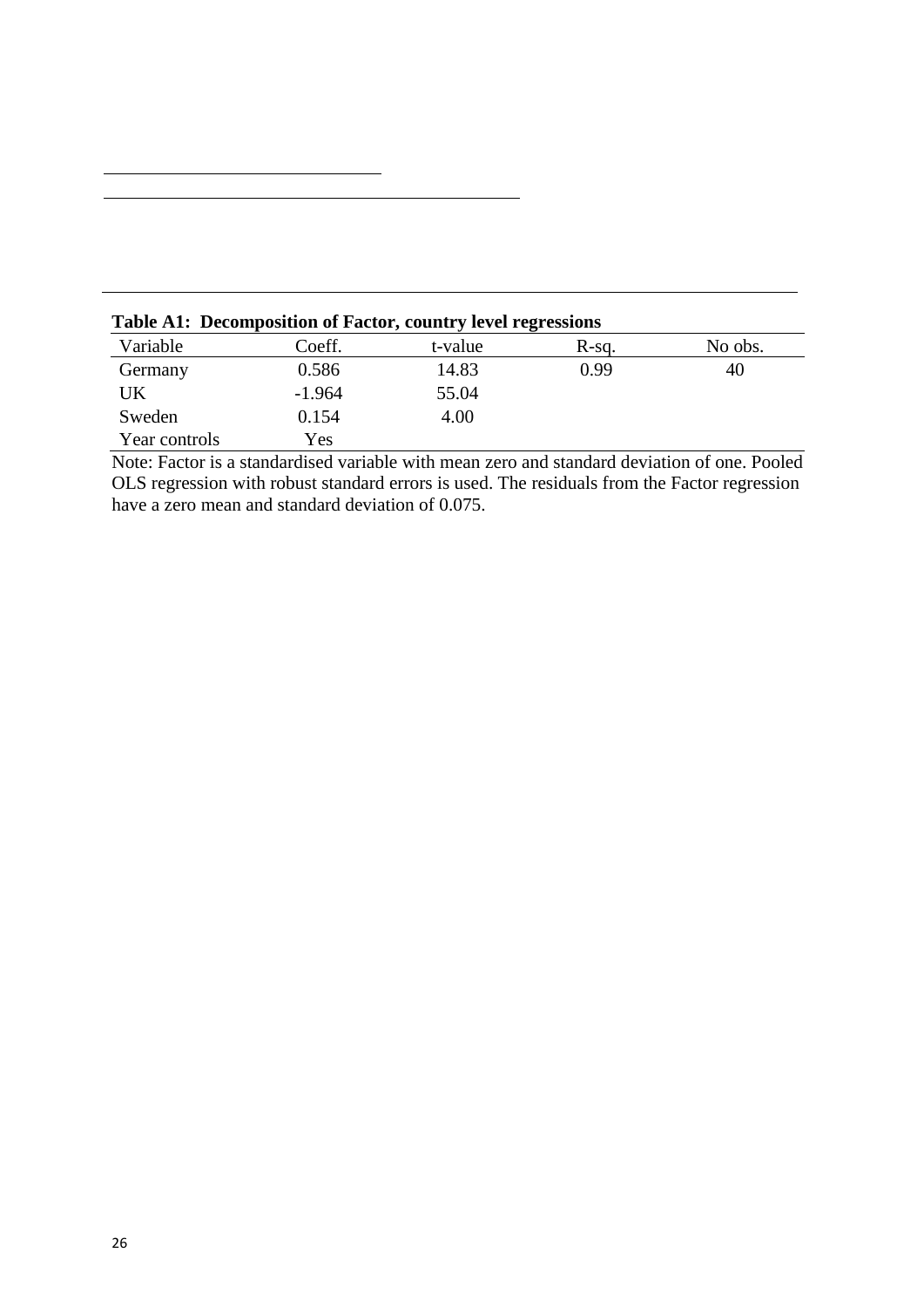# **References**

Acharya VV, Baghai-QWadji R and Susbramanian K (2009) *Labor Laws and Innovation*. Discussion Paper No. 7171. London: CEPR.

Addison JT and Hirsch BT (1997) The economic effects of employment regulation: What are the limits? In: Kaufman BE (ed) *Government Regulation of the Employment Relationship*. Madison, WI: Industrial Relations Research Association, pp.125-178.

Addison JT, Barrett CR and Siebert, WS (1997) The economics of labour market regulation. In: Addison JT and Siebert WS (eds) *Labour markets in Europe: Issues of Harmonization and Regulation*. Dryden Press, pp.62-104.

Amable B (2003) *The Diversity of Modern Capitalism*. Oxford: Oxford University Press.

Amable B, Ernst E and Palombarini S (2005) How do financial markets affect industrial relations? An institutional complementarity approach, *Social-Economic Review* 3(2): 311- 330.

Arellano M, and Bond S (1991) Some tests of specification for panel data: Monte Carlo evidence and an application to employment equations. *Review of Economic Studies* 58(2): 277-197.

Armingeon K and Baccaro L (2012) Political economy of the sovereign debt crises: The limits of internal devaluation. *Industrial Law Journal* 41(3): 254-275.

Arrowsmith J, Gilman MW, Edwards P and Ram M (2003) The impact of National Minimum wages in small firms. *British Journal of Industrial Relations* 41(3): 435-456.

Autor, D., Kerr, W. and Kugler, A. (2007) Does Employment Protection Reduce Productivity? Evidence From US States. *The Economic Journal* 117 (52): F189-F217.

Ball, S (2001)The European Employment Strategy: The will but not the way*? Industrial Law Journal* 30(4): 353-374.

Barnard, C (2012) The Financial Crises and the Euro Plus Pact: A labour lawyer's perspective. *Industrial Law Journal* 41(1): 98-114.

Bassanini A and Ernst E (2002) Labour market regulation, industrial relations and technological regimes. *Industrial and Corporate Change* 11(3): 391-426.

Bassanini A and Venn D (2007) *Assessing the Impact of Labour Market Policies on Productivity: A Differences – in – Differences Approach*. *OECD Social, Employment and Migration Working Paper. No.35.* Paris: OECD.

Belot M, Boone J and van Ours J (2007) Welfare-improving employment protection. *Economica* 74(295): 381-396.

Blanchard, O. and Portugal, P. (2001). What hides behind an unemployment rate: comparing Portuguese and US labor markets, American Economic Review, vol. 91(1), pp. 187–207.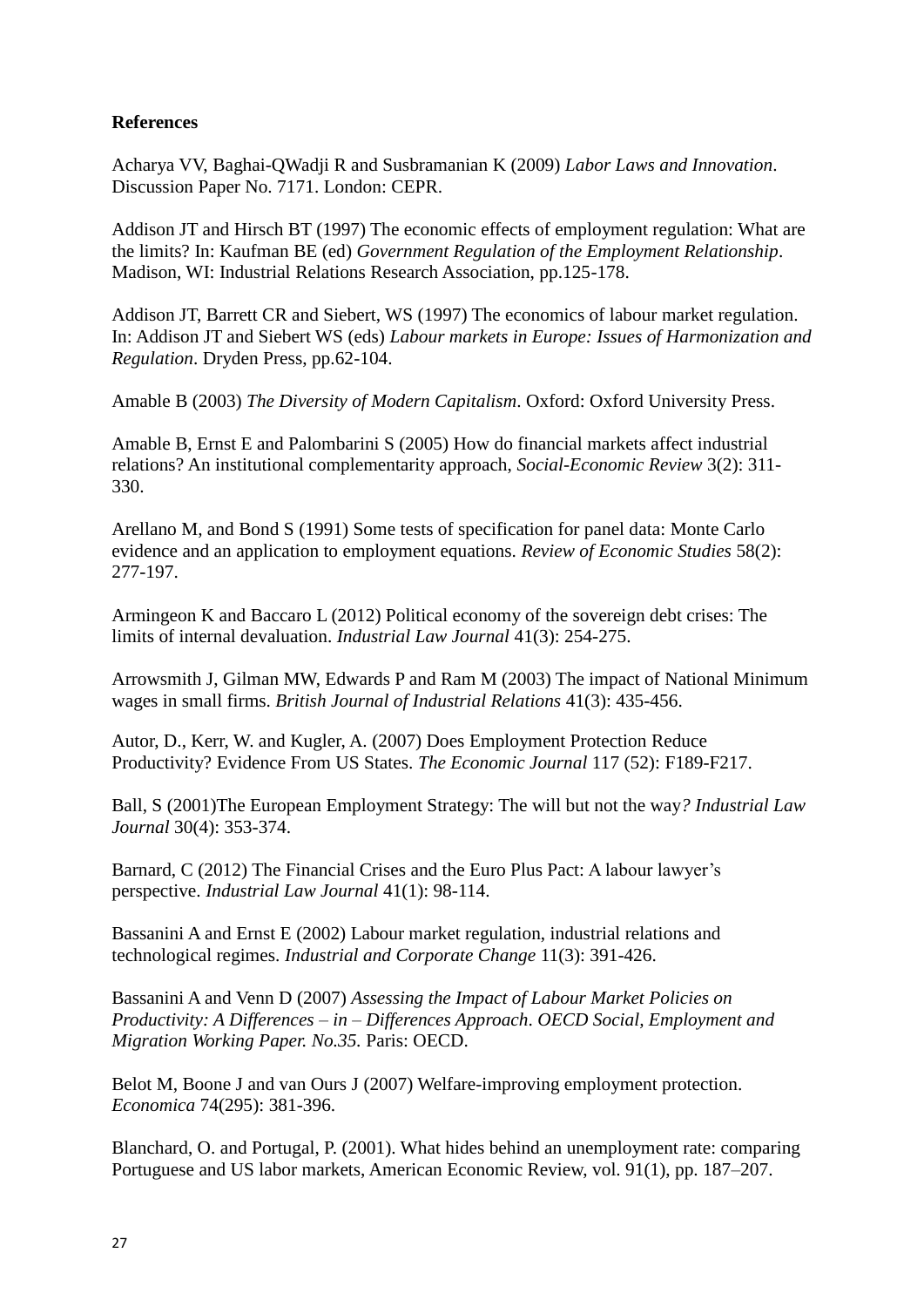Blundell R and Bond S (1998) Initial conditions and moment restrictions in dynamic panel data models. *Journal of Econometrics* 87(1): 115-143.

Botero JC, Djankov S, La Porta R, Lopez-De-Silanes F and Shleifer A (2004) The regulation of labor. *The Quarterly Journal of Economics* 119(4): 1339-1382.

Brewster C, Wood G and Brookes M (2006) Varieties of capitalism and varieties of firms. In: Wood G and James P (eds) *Institutions, Production and Working Life*. Oxford : Oxford University Press, pp.217-234.

Busby, N, McDermont, M, Rose, S and Sales, A (2013) *Access to Justice in Employment Disputes: Surveying the Terrain*. Liverpool: Institute of Employment Rights.

Calmfors, L. and Driffill, J (1988) Bargaining structure, corporatism and macroeconomic performance. *Economic Policy*, April, pp. 14-61.

Caroli E, Gautie, J, Lloyd, C, Lamanthe, A and James, S (2010). Delivering flexibility: Contrasting patterns in the French and the UK food processing industry. *British Journal of Industrial Relations* 48(2): 284-309.

Casey, B (2004) The OECD Jobs Strategy and the European Employment Strategy: Two views of the labour market and the welfare state. *European Journal of Industrial Relations* 10(3): 329-352.

Cazes S, Khatiwada S and Malo M (2012) *Employment Protection and Collective Bargaining: Beyond the Deregulation Agenda*. Geneva: International Labour Organization.

Coase R (1988) *The Firm, the Market and the Law*. Chicago: University of Chicago Press.

Coase R (1992) The institutional structure of production. *American Economic Review*. **82:** 713-719.

Conway P, Janod V and Nicoletti G (2005) *Product Market Regulation in OECD Counties: 1998-2003*. Geneva: OECD.

Davies, P and Freedland M (2007) *Towards a Flexible Labour Market : Labour Legislation and Regulation since the 1970s*. Oxford: Oxford University Press.

Deakin S and Sarkar P (2008) Assessing the long-run economic impact of labour law systems: A theoretical reappraisal and analysis of a new time series. *Industrial Relations Journal* 39(6): 453-487.

Deakin S and Wilkinson F (2005) *The Law of the Labour Market: Industrialization, Employment and Legal Evolution*. Oxford: Oxford University Press.

Department for Business Enterprise and Regulatory Reform (2008) *Impact of Regulation on Productivity*. London: BERR.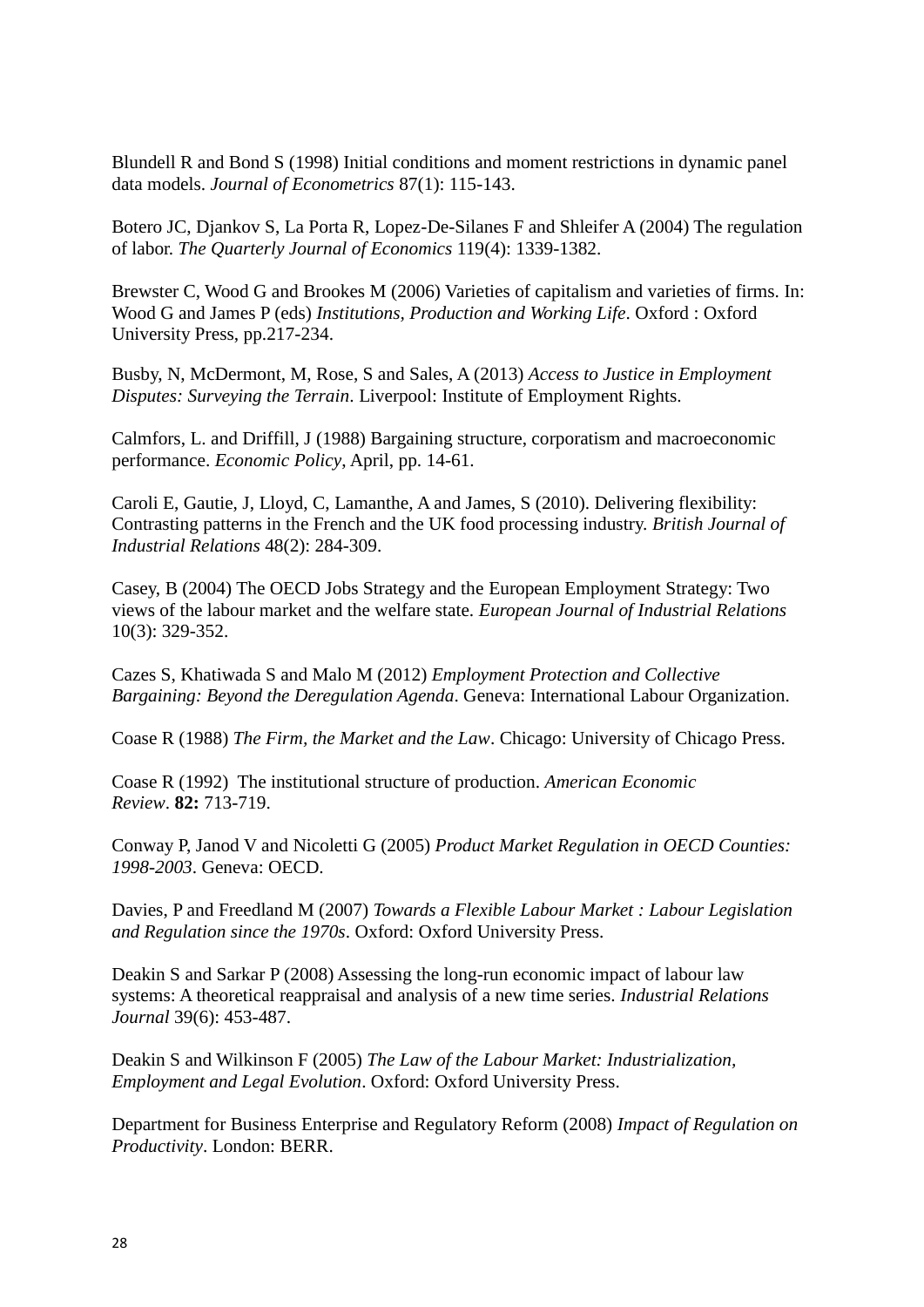Department for Business Innovation and Skills (2011) *Flexible, Effective, Fair: Promoting Economic Growth through a Strong and Efficient Labour Market*. London: BIS.

Dickens L and Hall M (2003) Labour law, industrial relations: A new settlement? In Edwards P (ed) *Industrial Relations: Theory and Practice*. 2<sup>nd</sup>Edtn. Oxford: Blackwell, pp.124-158.

Edwards P and Gilman M (1999) Pay equity and the National Minimum Wage, *Human Resource Management Journal*, 9(1): 20-38.

Edwards P, Ram M and Black J (2004). Why does employment legislation not damage small firms? *Journal of Law and Society* 31(2): 245-265.

Epstein R (1984) In defense of the contract at will. *University of Chicago Law Review* 51(4): 947-82.

Erhel C and Zajdela, H (2004) The dynamics of social and labour market policies in France and the United Kingdom: Between path dependence and convergence. *Journal of European Social Policy* 14(2): 125-142.

Esping-Andersen, G (1994) *The Three Worlds of Welfare Capitalism*. Cambridge: Polity Press

European Commission (2007) *Towards Common Principles of Flexicurity: More and Better Jobs through Flexibility and Security.* Luxembourg: Office for Official Publications.

European Commission (2009) *The Employment Crises, Trends, Policy Responses and Key Actions: European Commission Background Paper to the EPSCO Council*. Brussels: European Commission.

Ewing K and Hendy J (2012) Unfair dismissal changes – unfair? *Industrial Law Journal* 41(1): 115-121.

Forth J and O'Mahony M (2003) *The Impact of the National Minimum Wage on Labour Productivity and Unit Labour Costs*. London: National Institute of Economic and Social Research, (Available at

[www.lowpay.gov.uk/lowpay/research/pdf/forth.pdf<http://www.lowpay.gov.uk/lowpay/resear](http://www.lowpay.gov.uk/lowpay/research/pdf/forth.pdf%3chttp:/www.lowpay.gov.uk/lowpay/research/pdf/forth.pdf) [ch/pdf/forth.pdf](http://www.lowpay.gov.uk/lowpay/research/pdf/forth.pdf%3chttp:/www.lowpay.gov.uk/lowpay/research/pdf/forth.pdf) ).

Freeman R (2005) *Labour market institutions without blinders: The debate over flexibility and labour market performance*. NBER Working Paper No. 11286.

Frege C and Godard J (2014) Varieties of capitalism and job quality: The attainment of civic principles at work in the United States and Germany. *American Sociological Rev*iew 79(5): 942-965.

Gatti D (2008) *Macroeconomic Effects of Ownership Structure in OECD Countries*. IZA Discussion Paper No. 3415. Bonn: IZA.

Goetschy, J (1999) The European Employment Strategy: Genesis and development. *European Journal of Industrial Relations*. 5(2): 117-137.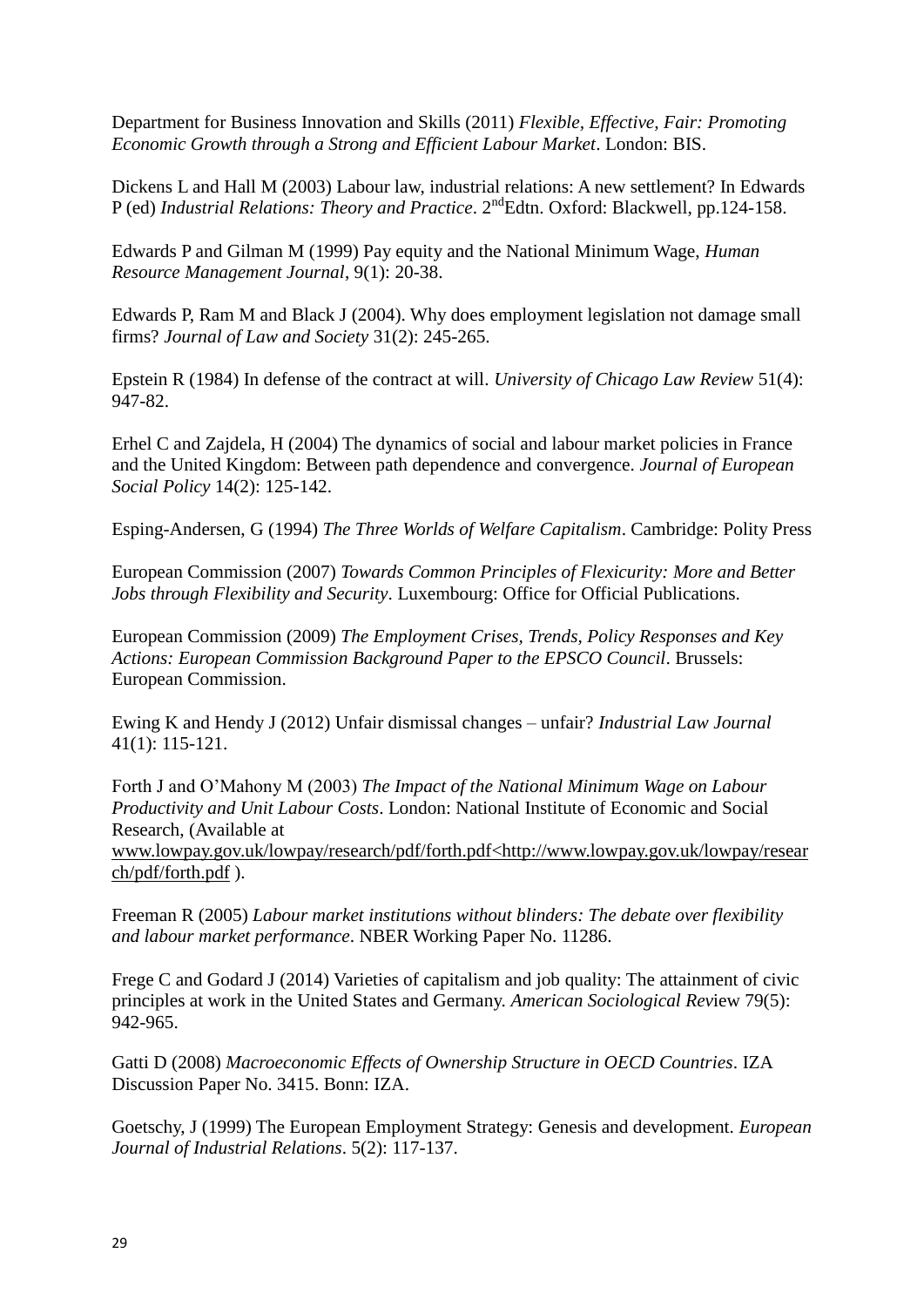Hall P and Soskice D (eds) (2001) *Varieties of Capitalism: The Institutional Basis of Competitive Advantage*. Oxford: Oxford University Press.

Hepple B (2013) Back to the future: Employment Law under the Coalition government. *Industrial Law Journal* 42(3): 203-223.

Heyes, J (2011) Flexicurity, employment protection and the job crises. *Work, Employment and Society* 25(4): 642-657.

Heyes, J (2013) Flexicurity in crises: European labour market policies in a time of austerity. *European Journal of Industrial Relations* 19(1): 71-86.

Hotho J (2014) From typology to taxonomy: A configurational analysis of National Business Systems and their explanatory power. *Organization Studies* 35(5): 671-702.International Labour Organization (2012) *World of Work Report: Better Jobs for a Better Economy*. Geneva: International Labour Office.

Jolls C (2006) Law and the labor market. A*nnual Review of Law & Social Science* 2**:** 359-85.

Jorgenson D, Gallup F and Fraumeni B (1987) *Productivity and US Economic Growth*. Cambridge, MA: Harvard University Press.

Kaufman BE (2009) Labor law and employment regulation: Neoclassical and institutional perspectives. In Dau-Schmidt K, Harris, S and Lobel O (eds) *Labor and Employment Law and Economics*. Massachusetts: Edward Elgar, pp. 3-59.

Kitching J (2006) A burden on business? Reviewing the evidence base on regulation and small business performance. *Environment and Planning C: Government and Policy* 24(2): 799-814.

Lazear, E. (1990). Job security provisions and employment, Quarterly Journal of Economics, vol. 105(3), (August), pp. 699–726.

Marlow S (2002) Regulating labour management in small firms, *Human Resource Management Journal* 12(3): 25-43.

Martinez Lucio M, Turnbull, P, Blyton, P and McGurk, J (2001) Using regulation: An international comparative study of the civil aviation industry in Britain and Spain. *European Journal of Industrial Relations* 7(1): 49-70.

Meardi, G (2011) Flexicurity meets state traditions. *International Journal of Comparative Labour Law and Industrial Relations* 27(3): 255-270.

Minns, C. and Rizov, M. (2015) Institutions, history and wage bargaining outcomes: International evidence from the post-World War Two era. *Business History*, forthcoming.

ONS (Office for National Statistics) (2007) The ONS Productivity Handbook, Palgrave MacMillan, Basingstoke.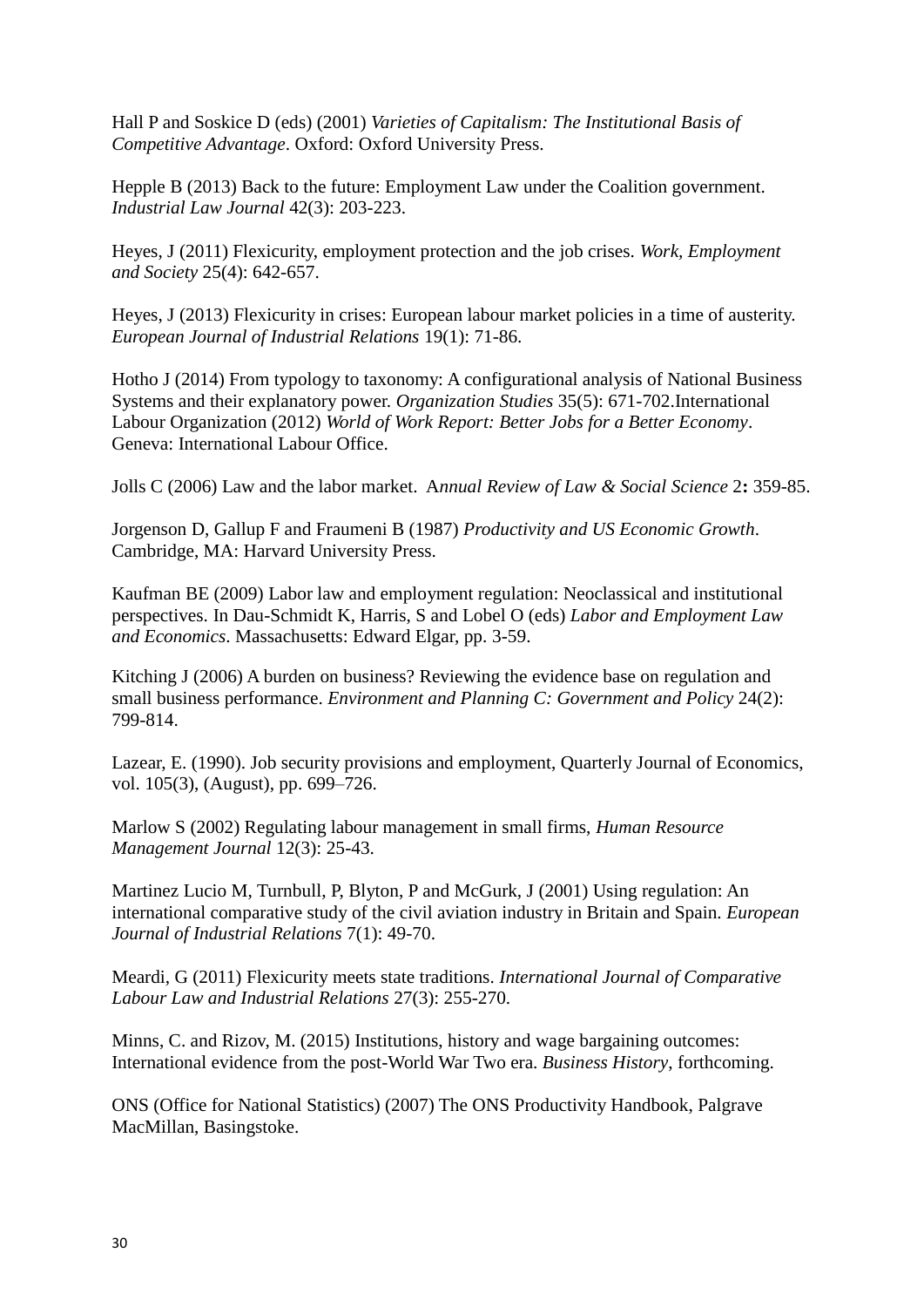Organization for Economic Cooperation and Development (1994) *Jobs Strategy: Facts, Analysis, Stategies*. Paris: OECD

Organization for Economic Cooperation and Development (2006) *Boosting Jobs and Income: Policy Lessons from Reassessing the OECD Jobs Strategy*. Paris: Organization for Economic Cooperation and Development (2006b) OECD *Employment Outlook: Boosting Jobs and Incomes*. Paris: OECD

Plümper, T. and Troeger V.E. (2007) Efficent Estimation of Time-Invariant and rarely Changing Variables in finite Sample Panel Analyses with Unit Fixed Effects. *Political Analysis* 15(2): 124-139.

Ram M, Edwards P, Gilman M and Arrowsmith J (2001) The dynamics of informality: Employment relations in small firms and the effects of regulatory change. *Work, Employment and Society* 15(4): 845-861.

Reed H (2010) *Flexible with the Truth? Exploring the Relationship between Labour Market Flexibility and Labour Market Performance*. London: Trades Union Congess.

Scarpetta S and Tressel T (2004) *Boosting Productivity Via Innovation and Adoption of New Technologies: Any Role for Labour Market Institutions? World Bank Research Working Paper 3273. Washington, DC: World Bank.*

Storm S and Naastepad C (2007) *Why Labour Market Regulation May Pay Off: Worker Motivation, Co-ordination and Productivity Growth*. Geneva: International Labour Organization.

Sugden R (1989) Spontaneous Order. In: P Newman (ed) *The New Palgrave Dictionary of Economics and Law: Vol 3*. London: Macmillan, pp. 485-495.

Traxler F and Kittel B (2000) The bargaining system and performance: A comparison of OECD countries. *Comparative Political Studies* 33(9) 1154-1189.

Trebilcock M (1993) *The Limits of Freedom of Contract*. Cambridge: Harvard University Press.

Van Biesebroeck J (2008) The sensitivity of productivity estimates: Revisiting three important debates. *Journal of Business and Economic Statistics* 26(3): 311-328.

Venn D (2009) *Legislation, Collective Bargaining and Enforcement: Updating the OECD Employment Protection Indicators*. OECD Social, Employment and Migration Working Paper.No. 89. Paris: OECD*.*

Whitley R (1999) *Divergent Capitalisms: The Social Structuring and Change of Business Systems*. Oxford: Oxford University Press.

World Bank (2008) *Doing Business 2008: Comparing Regulation in 178 Economies*. Washington DC: International Bank for Reconstruction and Development.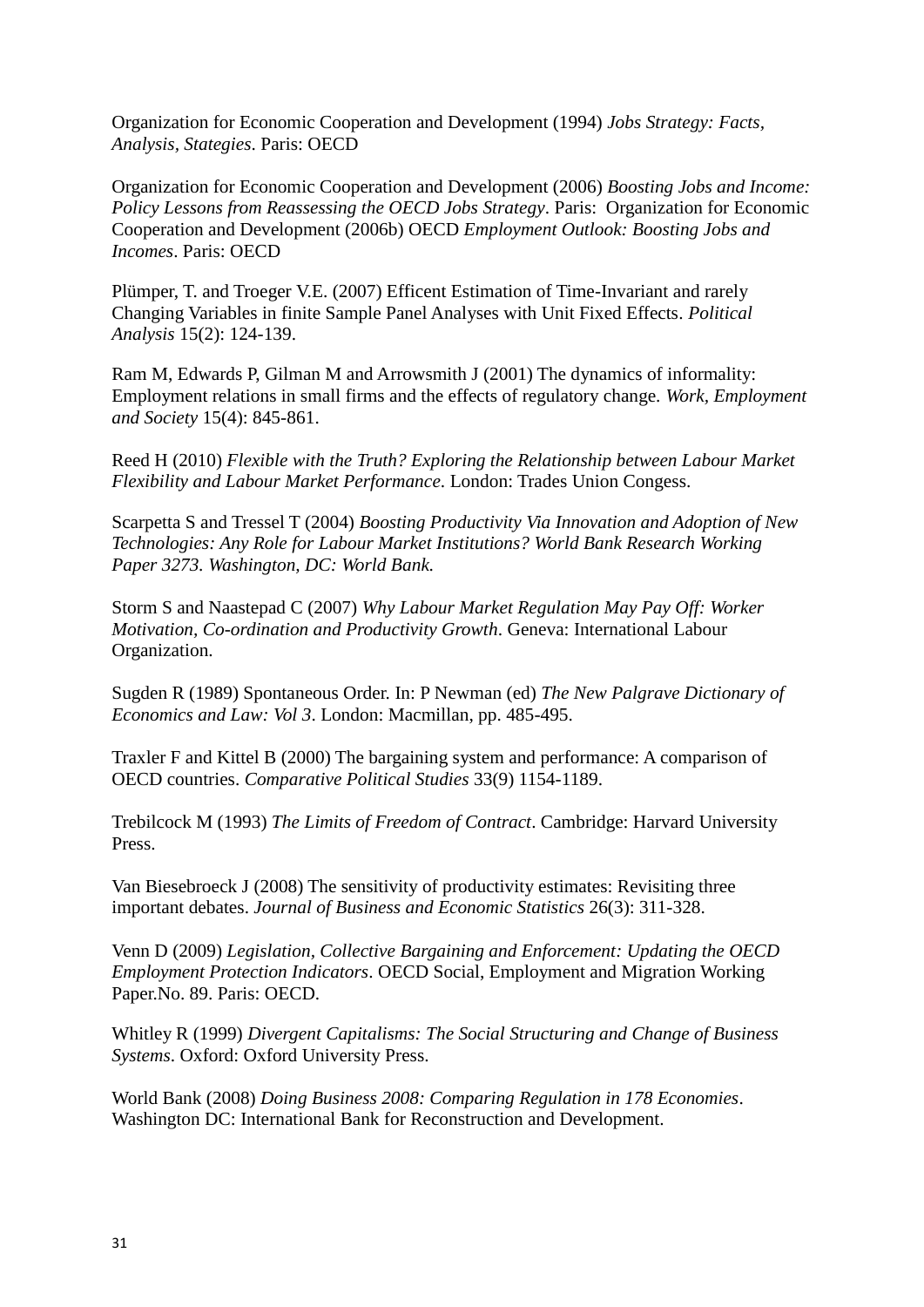|                                        | France    | Germany   | Sweden     | UK        |
|----------------------------------------|-----------|-----------|------------|-----------|
| Indicators                             | Mean      | Mean      | Mean       | Mean      |
|                                        | (Change)  | (Change)  | (Change)   | (Change)  |
| A. OECD strictness of employment       |           |           |            |           |
| protection index (1999-2008)           |           |           |            |           |
| Individual and collective dismissals   | 2.69      | 3.04      | 2.59       | 1.66      |
| (regular contracts)                    | $(+0.09)$ | $(+0.13)$ | $(-0.03)$  | $(+0.12)$ |
| Collective dismissals (additional      | 3.38      | 3.62      | 2.88       | 2.50      |
| provisions)                            | (0.00)    | (0.00)    | (0.00)     | (0.00)    |
| Temporary employment                   | 3.62      | 1.33      | 1.38       | 0.32      |
|                                        | (0.00)    | $(-0.10)$ | $(-0.63)$  | $(+0.12)$ |
| B. Deakin et al. (2007) CBR labour     |           |           |            |           |
| regulation index (1999-2005)           |           |           |            |           |
| Alternative employment contracts       | 0.93      | 0.76      |            | 0.47      |
|                                        | (0.00)    | $(+0.07)$ |            | (0.24)    |
| Regulation of working time             | 0.76      | 0.60      |            | 0.18      |
|                                        | (0.00)    | (0.00)    |            | (0.00)    |
| Regulation of dismissal                | 0.74      | 0.50      |            | 0.43      |
|                                        | (0.00)    | $(+0.09)$ |            | $(-0.03)$ |
| Employee representation                | 0.61      | 0.68      |            | 0.27      |
|                                        | (0.00)    | (0.00)    |            | $(+0.17)$ |
| Industrial action                      | 0.83      | 0.40      |            | 0.31      |
|                                        | (0.00)    | (0.00)    |            | $(+0.11)$ |
| C. Public expenditure on labour market |           |           |            |           |
| policies as % of GDP (2004-2008)       |           |           |            |           |
| Active measures                        | 0.91      | 0.89      | 0.87       | 0.37      |
|                                        | $(-0.11)$ | $(-0.28)$ | $(-0.24)$  | $(-0.14)$ |
| Passive measures                       | 1.42      | 1.70      | 1.01       | 0.18      |
|                                        | $(-0.53)$ | $(-1.22)$ | $(-0.81)$  | $(+0.02)$ |
| D. Other labour market institutions    |           |           |            |           |
| $(1999 - 2008)$                        |           |           |            |           |
| Trade union density                    | 7.80      | 22.04     | 75.28      | 28.84     |
|                                        | $(-0.40)$ | $(-5.50)$ | $(-10.80)$ | $(-3.10)$ |
| Minimum wage relative to average       | 0.48      |           |            | 0.36      |
| wage                                   | $(+0.05)$ |           |            | $(+0.04)$ |
| E. Factor (employment protection       | 0.41      | 0.89      | 0.42       | $-1.65$   |
| <i>indicator</i> )                     | $(+0.02)$ | $(+0.03)$ | $(-0.01)$  | $(+0.03)$ |

# **Table 1: Labour market regulation indicators**

Note: Source for sections A, C and D is OECD; source for section B is *Deakin et al. (2007).*  The indicator variable, Factor in section E is generated by factor analysis using available information from sections A and D (trade union density).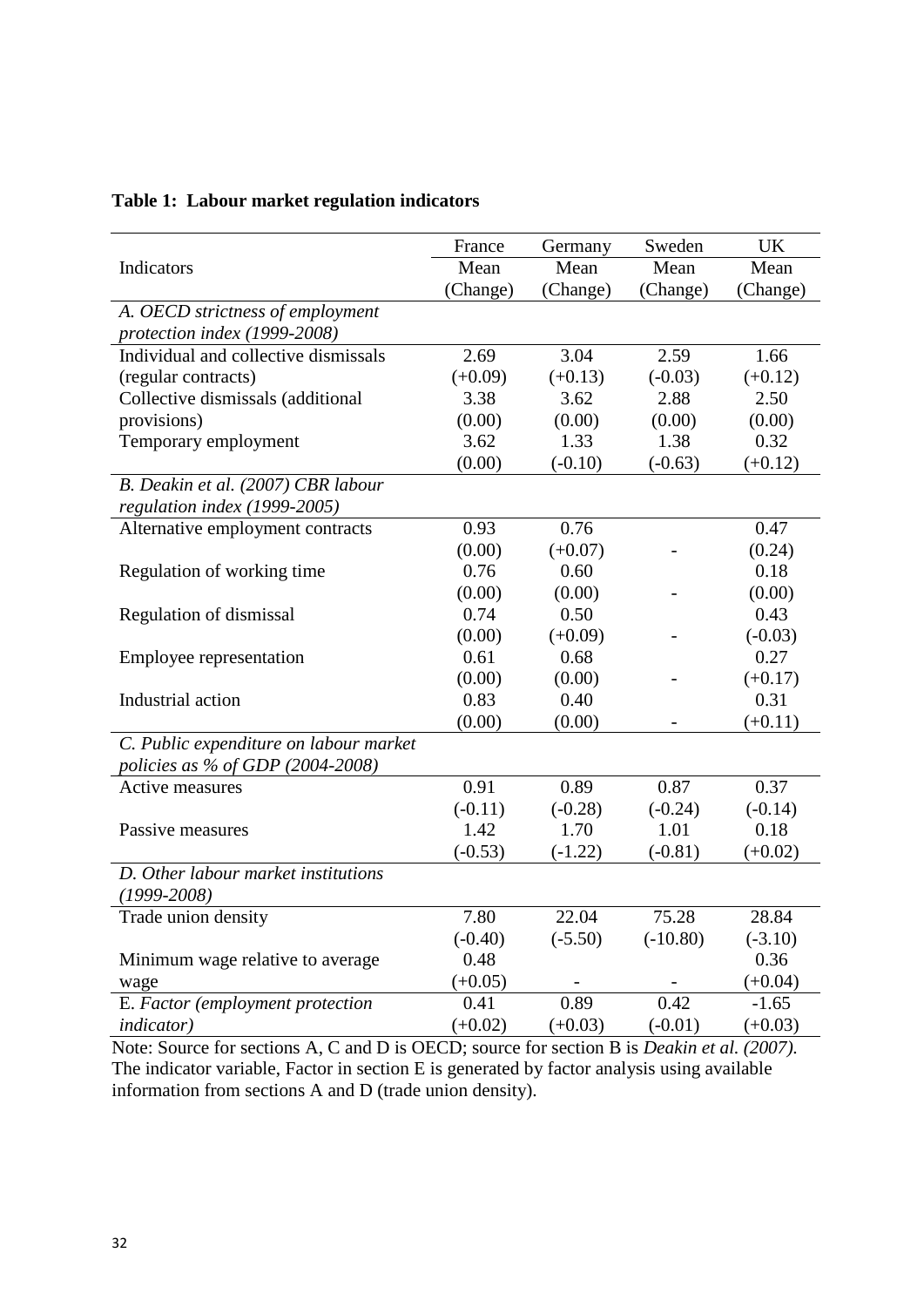| Variable         | Definition                         | Mean $(S.D.)$ |              |             |
|------------------|------------------------------------|---------------|--------------|-------------|
|                  |                                    | Small firms   | Large firms  | All firms   |
| V/L              | Labour productivity in thousands   | 53.122        | 56.921       | 55.578      |
|                  | of real Euros                      | (31.275)      | (29.695)     | (35.762)    |
| V/L growth       | Labour productivity growth         | 0.009         | 0.013        | 0.011       |
|                  |                                    | (0.249)       | (0.241)      | (0.397)     |
| K/L              | Capital/labour ratio in thousands  | 27.019        | 29.553       | 27.202      |
|                  | of real Euros                      | (41.331)      | (37.055)     | (64.245)    |
| K/L change       | Change in capital/labour ration    | $-0.064$      | $-0.045$     | $-0.063$    |
|                  |                                    | (0.459)       | (0.450)      | (0.766)     |
| Firm age         | Firm age                           | 21.352        | 28.348       | 21.493      |
|                  |                                    | (10.011)      | (17.810)     | (19.542)    |
| <b>Sales</b>     | Total sales in thousands of real   | 11154.890     | 25349.680    | 12937.680   |
|                  | Euros                              | (76719.850)   | (235696.300) | (86365.210) |
| Fixed assets     | Total fixed assets in thousands of | 2601.937      | 4781.782     | 3567.632    |
|                  | real Euros                         | (34133.110)   | (85602.380)  | (43553.800) |
| L                | Number of full-time equivalent     | 40.013        | 285.892      | 93.320      |
|                  | employees                          | (324.986)     | (2962.870)   | (688.688)   |
| C/E              | Cost per employee in thousands     | 49.784        | 62.240       | 55.423      |
|                  | of real Euros                      | (2.042)       | (3.290)      | (2.948)     |
| V                | Value added in thousands of real   | 4520.471      | 14680.320    | 8905.856    |
|                  | Euros                              | (28469.440)   | (109022.000) | (69788.320) |
| Factor           | Employment protection indicator    | 0.0           | 0.0          | 0.0         |
|                  | (standardised)                     | (0.999)       | (0.998)      | (0.998)     |
| No. observations |                                    | 6628          | 7776         | 8077        |

|  | Table 2: Definitions of regression variables and summary statistics |  |  |  |  |
|--|---------------------------------------------------------------------|--|--|--|--|
|--|---------------------------------------------------------------------|--|--|--|--|

Note: The real monetary values are calculated by deflating with 4-digit NACE producer price index (PPI) with 2000 as a base year.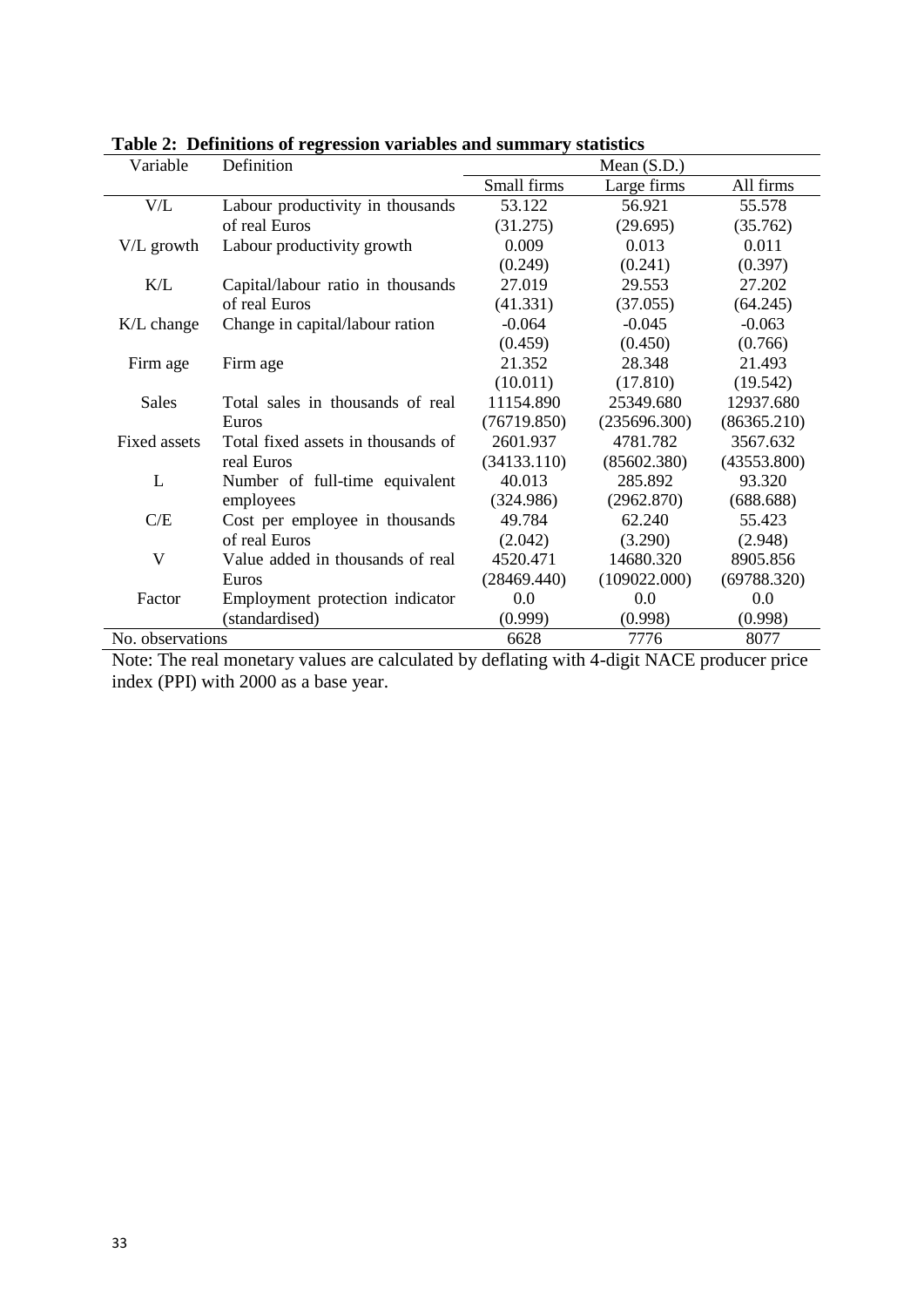| $\mu$ and $\mu$ and $\mu$ and $\mu$ and $\mu$ and $\mu$ and $\mu$<br>Variable | Small firms |         | Large firms   |         | All firms  |         |
|-------------------------------------------------------------------------------|-------------|---------|---------------|---------|------------|---------|
|                                                                               | Coeff.      | Z-score | Coeff.        | Z-score | Coeff.     | Z-score |
| Lagged Log V/L                                                                | $-0.024$    | 0.86    | 0.371         | 10.12   | 0.060      | 2.14    |
| K/L change                                                                    | 0.016       | 3.03    | 0.037         | 6.28    | 0.011      | 2.10    |
| Log Firm age                                                                  | 0.038       | 3.53    | $-0.091$      | 4.16    | 0.013      | 0.91    |
| Log Sales                                                                     | 0.019       | 1.02    | 0.111         | 7.15    | 0.037      | 2.90    |
| Log C/E                                                                       | 0.056       | 4.14    | 0.096         | 4.66    | 0.057      | 5.42    |
| 2001                                                                          | $-0.044$    | 3.15    | $-0.039$      | 3.75    | $-0.024$   | 2.90    |
| 2002                                                                          | $-0.033$    | 2.36    | $-0.019$      | 1.78    | $-0.012$   | 1.40    |
| 2003                                                                          | 0.036       | 2.50    | 0.032         | 2.61    | 0.014      | 1.51    |
| 2004                                                                          | 0.149       | 10.16   | 0.135         | 10.31   | 0.104      | 10.62   |
| 2005                                                                          | 0.193       | 12.25   | 0.153         | 9.69    | 0.136      | 12.40   |
| 2006                                                                          | 0.247       | 14.97   | 0.177         | 11.34   | 0.168      | 15.97   |
| 2007                                                                          | 0.250       | 14.76   | 0.160         | 9.54    | 0.162      | 14.83   |
| 2008                                                                          | 0.174       | 10.84   | 0.088         | 5.16    | 0.105      | 8.48    |
| Germany                                                                       | $-0.036$    | 1.86    | 0.101         | 11.49   | 0.097      | 9.89    |
| <b>UK</b>                                                                     | 0.053       | 1.63    | $-0.006$      | 0.54    | 0.069      | 3.80    |
| Sweden                                                                        | $-0.354$    | 9.48    | $-0.033$      | 2.87    | $-0.042$   | 2.31    |
| Constant                                                                      | 4.429       | 11.76   | 1.339         | 6.41    | 2.998      | 10.87   |
| Industry controls                                                             | yes         |         | Yes           |         | Yes        |         |
| Dependent variable                                                            | Log V/L     |         | $\rm Log~V/L$ |         | Log V/L    |         |
| <b>Estimation</b> method                                                      | <b>GMM</b>  |         | <b>GMM</b>    |         | <b>GMM</b> |         |
| No observations                                                               | 6628        |         | 7776          |         | 8077       |         |
| $AR(2)$ test                                                                  | 1.09        |         | 1.66          |         | 0.57       |         |
|                                                                               | (0.294)     |         | (0.092)       |         | (0.569)    |         |
| Sargan test                                                                   | 49.06       |         | 39.08         |         | 26.24      |         |
|                                                                               | (0.218)     |         | (0.382)       |         | (0.855)    |         |

**Table 3a: Empirical models of labour productivity growth**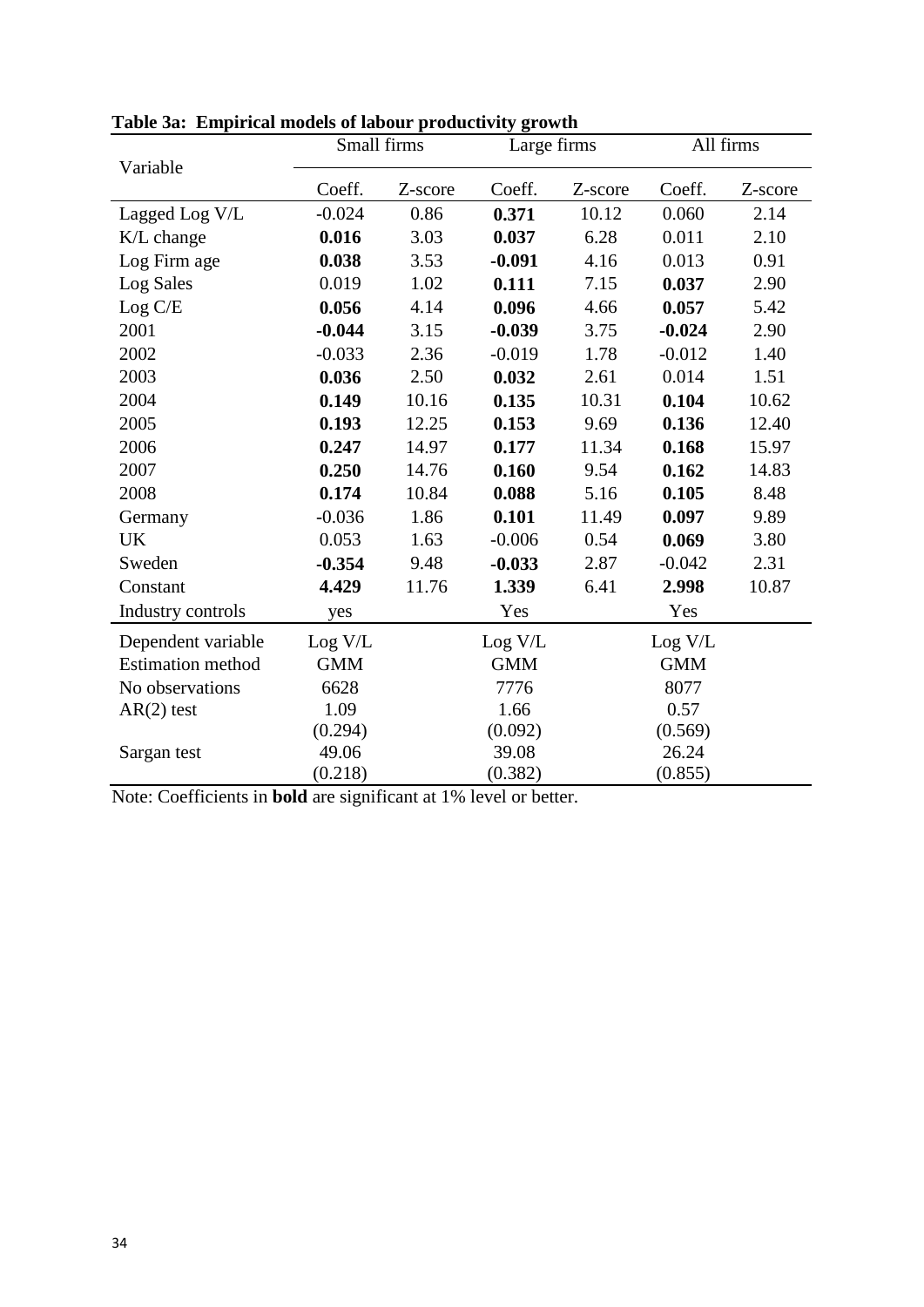|                          | Small firms |         | Large firms |         | All firms  |         |
|--------------------------|-------------|---------|-------------|---------|------------|---------|
| Variable                 | Coeff.      | Z-score | Coeff.      | Z-score | Coeff.     | Z-score |
| Lagged Log V/L           | 0.100       | 7.41    | 0.538       | 9.29    | 0.161      | 5.89    |
| K/L change               | 0.036       | 6.02    | 0.050       | 7.62    | 0.025      | 4.49    |
| Log Firm age             | 0.018       | 1.68    | $-0.105$    | 6.71    | 0.067      | 5.45    |
| Log Sales                | 0.106       | 9.76    | 0.119       | 9.12    | 0.114      | 7.59    |
| Log C/E                  | 0.063       | 5.64    | 0.079       | 5.81    | 0.048      | 7.14    |
| 2001                     | $-0.072$    | 4.37    | $-0.066$    | 5.61    | $-0.042$   | 4.57    |
| 2002                     | $-0.045$    | 2.67    | $-0.043$    | 3.60    | $-0.022$   | 2.41    |
| 2003                     | 0.028       | 1.66    | 0.009       | 0.76    | 0.013      | 1.45    |
| 2004                     | 0.113       | 6.34    | 0.107       | 8.42    | 0.101      | 7.60    |
| 2005                     | 0.125       | 6.74    | 0.112       | 7.42    | 0.140      | 10.70   |
| 2006                     | 0.168       | 8.77    | 0.135       | 8.59    | 0.171      | 13.40   |
| 2007                     | 0.160       | 8.22    | 0.111       | 6.61    | 0.160      | 12.24   |
| 2008                     | 0.135       | 7.09    | 0.041       | 2.45    | 0.108      | 8.43    |
| Factor                   | 0.028       | 2.43    | 0.039       | 7.83    | 0.034      | 6.43    |
| Constant                 | 2.062       | 10.35   | 0.781       | 6.71    | 2.300      | 10.92   |
| Industry controls        | yes         |         | Yes         |         | Yes        |         |
| Dependent variable       | Log V/L     |         | Log V/L     |         | Log V/L    |         |
| <b>Estimation</b> method | <b>GMM</b>  |         | <b>GMM</b>  |         | <b>GMM</b> |         |
| No observations          | 6628        |         | 7776        |         | 8077       |         |
| $AR(2)$ test             | 0.47        |         | 0.79        |         | 0.26       |         |
|                          | (0.636)     |         | (0.430)     |         | (0.798)    |         |
| Sargan test              | 10.26       |         | 36.54       |         | 40.53      |         |
|                          | (0.999)     |         | (0.583)     |         | (0.403)    |         |

**Table 3b: Empirical models of labour productivity growth (regulation)**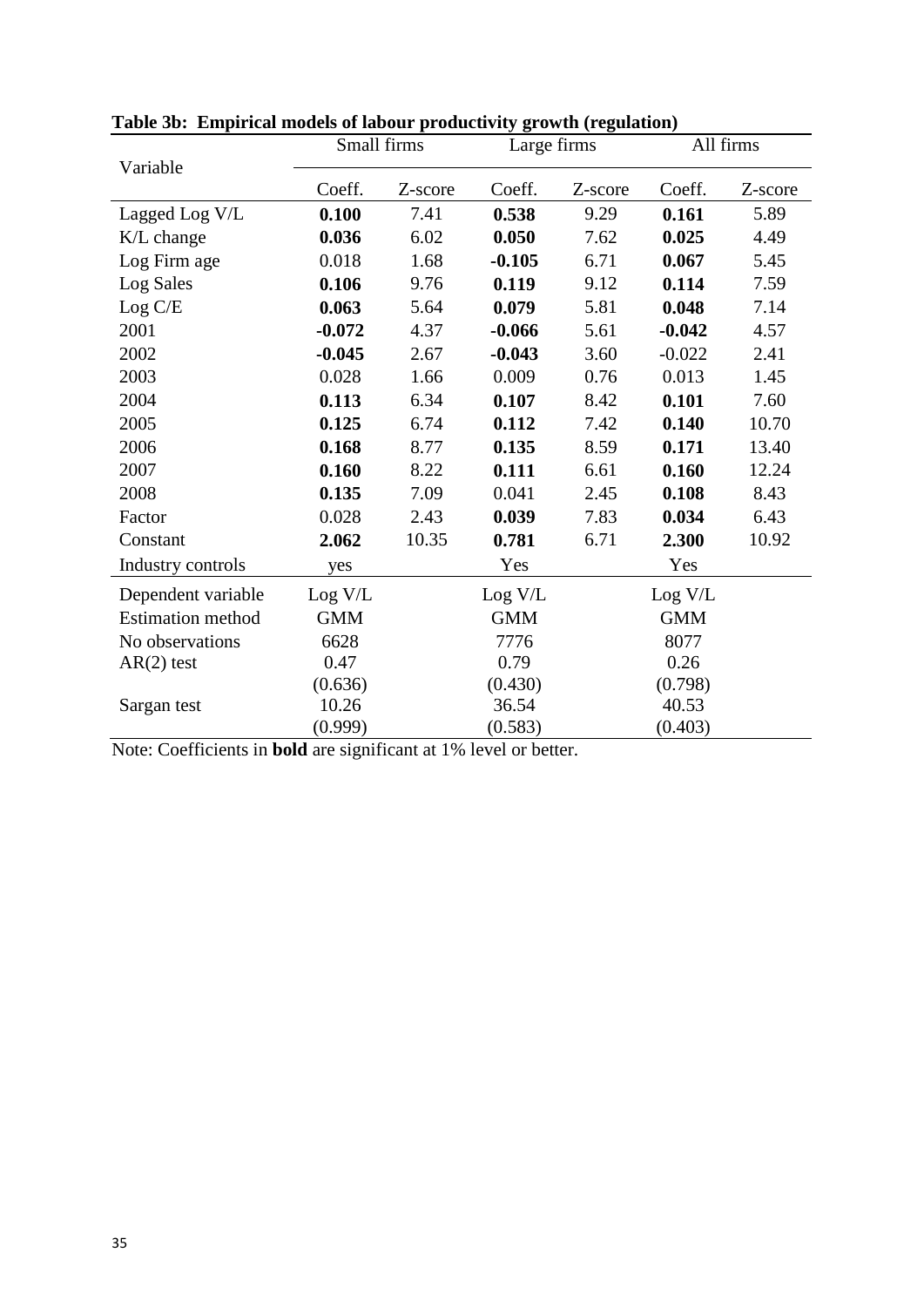|                          | Small firms |         | Large firms |         | All firms  |         |
|--------------------------|-------------|---------|-------------|---------|------------|---------|
| Variable                 | Coeff.      | Z-score | Coeff.      | Z-score | Coeff.     | Z-score |
| Lagged Log V/L           | 0.062       | 2.23    | 0.303       | 9.87    | 0.122      | 4.62    |
| K/L change               | 0.027       | 4.85    | 0.041       | 7.39    | 0.021      | 4.01    |
| Log Firm age             | 0.030       | 2.59    | $-0.047$    | 3.18    | 0.013      | 0.91    |
| Log Sales                | 0.021       | 1.10    | 0.080       | 7.12    | 0.035      | 2.87    |
| Log C/E                  | 0.104       | 7.17    | 0.077       | 6.25    | 0.049      | 4.61    |
| 2001                     | $-0.039$    | 1.99    | $-0.081$    | 5.88    | $-0.043$   | 4.14    |
| 2002                     | $-0.014$    | 0.54    | $-0.105$    | 5.92    | $-0.052$   | 3.68    |
| 2003                     | 0.054       | 2.11    | $-0.050$    | 2.58    | $-0.039$   | 2.43    |
| 2004                     | 0.105       | 4.06    | 0.046       | 2.35    | 0.058      | 3.62    |
| 2005                     | 0.138       | 5.25    | 0.063       | 3.04    | 0.086      | 5.14    |
| 2006                     | 0.192       | 7.14    | 0.089       | 4.31    | 0.118      | 7.34    |
| 2007                     | 0.186       | 6.90    | 0.072       | 3.40    | 0.108      | 6.59    |
| 2008                     | 0.120       | 4.52    | 0.002       | 0.09    | 0.050      | 2.81    |
| Germany                  | $-0.029$    | 2.40    | 0.312       | 2.37    | 0.327      | 4.43    |
| <b>UK</b>                | 0.439       | 3.74    | 0.427       | 2.90    | 0.532      | 4.29    |
| Sweden                   | 0.277       | 3.00    | 0.833       | 4.88    | 0.502      | 4.17    |
| Factor                   | 0.407       | 1.41    | 0.215       | 1.85    | 0.371      | 3.35    |
| Germany*Factor           | $-0.070$    | 0.17    | 0.278       | 1.84    | 0.498      | 3.72    |
| UK*Factor                | $-0.690$    | 1.78    | $-0.529$    | 3.92    | $-0.154$   | 1.26    |
| Sweden*Factor            | $-0.710$    | 2.04    | $-0.999$    | 4.54    | $-0.806$   | 4.40    |
| Constant                 | 2.438       | 8.55    | 1.961       | 4.68    | 2.728      | 9.18    |
| Industry controls        | yes         |         | Yes         |         | Yes        |         |
| Dependent variable       | Log V/L     |         | Log V/L     |         | Log V/L    |         |
| <b>Estimation method</b> | <b>GMM</b>  |         | <b>GMM</b>  |         | <b>GMM</b> |         |
| No observations          | 6628        |         | 7776        |         | 8077       |         |
| $AR(2)$ test             | 1.75        |         | 1.35        |         | 1.26       |         |
|                          | (0.080)     |         | (0.177)     |         | (0.208)    |         |
| Sargan test              | 37.73       |         | 46.51       |         | 44.23      |         |
|                          | (0.528)     |         | (0.191)     |         | (0.260)    |         |

**Table 3c: Empirical models of labour productivity growth (regulation)**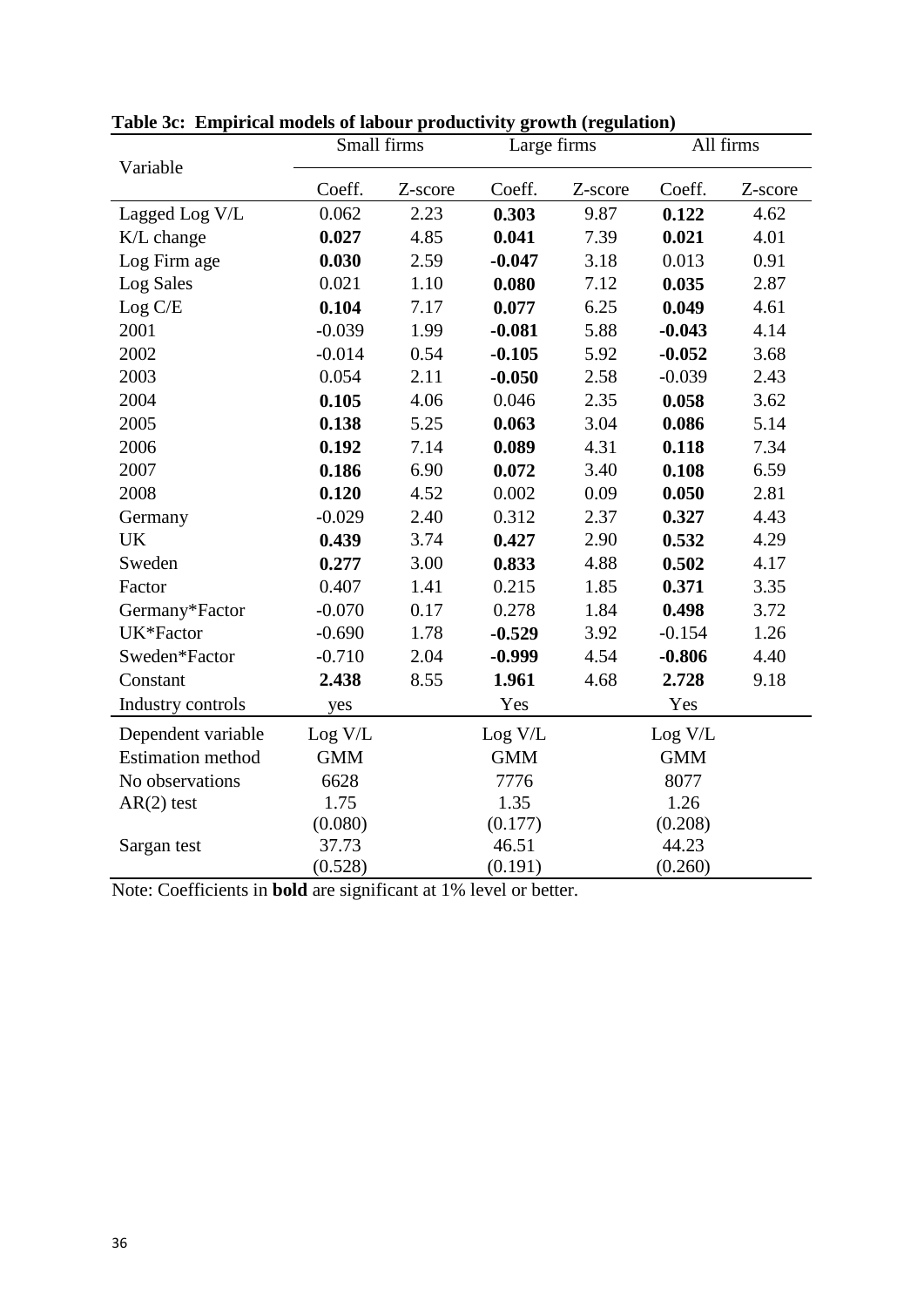|                          | $0.1$ and $0.01$<br>Small firms |         | Large firms |         | All firms  |         |
|--------------------------|---------------------------------|---------|-------------|---------|------------|---------|
| Variable                 | Coeff.                          | Z-score | Coeff.      | Z-score | Coeff.     | Z-score |
| Lagged Log V/L           | 0.065                           | 2.48    | 0.279       | 9.36    | 0.139      | 5.42    |
| K/L change               | 0.026                           | 4.69    | 0.038       | 7.05    | 0.025      | 4.88    |
| Log Firm age             | 0.010                           | 0.94    | $-0.034$    | 2.31    | 0.021      | 1.57    |
| Log Sales                | 0.056                           | 3.56    | 0.066       | 5.92    | 0.026      | 2.22    |
| Log C/E                  | 0.076                           | 5.90    | 0.055       | 4.53    | 0.026      | 3.06    |
| 2001                     | $-0.151$                        | 7.65    | $-0.129$    | 9.03    | $-0.104$   | 9.09    |
| 2002                     | $-0.149$                        | 7.12    | $-0.133$    | 8.62    | $-0.109$   | 8.83    |
| 2003                     | $-0.073$                        | 3.36    | $-0.098$    | 5.73    | $-0.095$   | 7.19    |
| 2004                     | 0.052                           | 2.63    | 0.027       | 1.71    | 0.030      | 2.48    |
| 2005                     | 0.083                           | 4.11    | 0.042       | 2.45    | 0.056      | 4.28    |
| 2006                     | 0.135                           | 6.52    | 0.071       | 4.17    | 0.090      | 7.00    |
| 2007                     | 0.133                           | 6.37    | 0.054       | 3.09    | 0.078      | 6.04    |
| 2008                     | 0.076                           | 3.68    | 0.020       | 1.13    | 0.018      | 1.28    |
| Germany                  | $-0.063$                        | 3.01    | 0.103       | 13.58   | 0.099      | 10.25   |
| <b>UK</b>                | $-0.061$                        | 2.03    | $-0.005$    | 0.66    | 0.036      | 2.18    |
| Sweden                   | $-0.202$                        | 6.03    | $-0.026$    | 2.65    | $-0.047$   | 3.04    |
| <b>ResFactor</b>         | 0.180                           | 2.05    | $-0.025$    | 1.66    | $-0.012$   | 0.60    |
| Germany*ResFactor        | $-0.184$                        | 2.07    | 0.051       | 2.66    | 0.047      | 2.05    |
| UK*ResFactor             | $-0.063$                        | 0.70    | 0.028       | 1.42    | 0.026      | 1.58    |
| Sweden*ResFactor         | $-0.240$                        | 2.69    | $-0.097$    | 4.96    | $-0.091$   | 4.15    |
| Constant                 | 2.965                           | 7.83    | 2.170       | 4.37    | 2.966      | 9.32    |
| Industry controls        | yes                             |         | Yes         |         | Yes        |         |
| Dependent variable       | Log V/L                         |         | Log V/L     |         | Log V/L    |         |
| <b>Estimation</b> method | <b>GMM</b>                      |         | <b>GMM</b>  |         | <b>GMM</b> |         |
| No observations          | 6628                            |         | 7776        |         | 8077       |         |
| $AR(2)$ test             | 1.45                            |         | 1.04        |         | 0.62       |         |
|                          | (0.147)                         |         | (0.298)     |         | (0.531)    |         |
| Sargan test              | 38.96                           |         | 37.56       |         | 25.76      |         |
|                          | (0.472)                         |         | (0.536)     |         | (0.949)    |         |

**Table 3d: Empirical models of labour productivity growth (***Factor* **residuals)**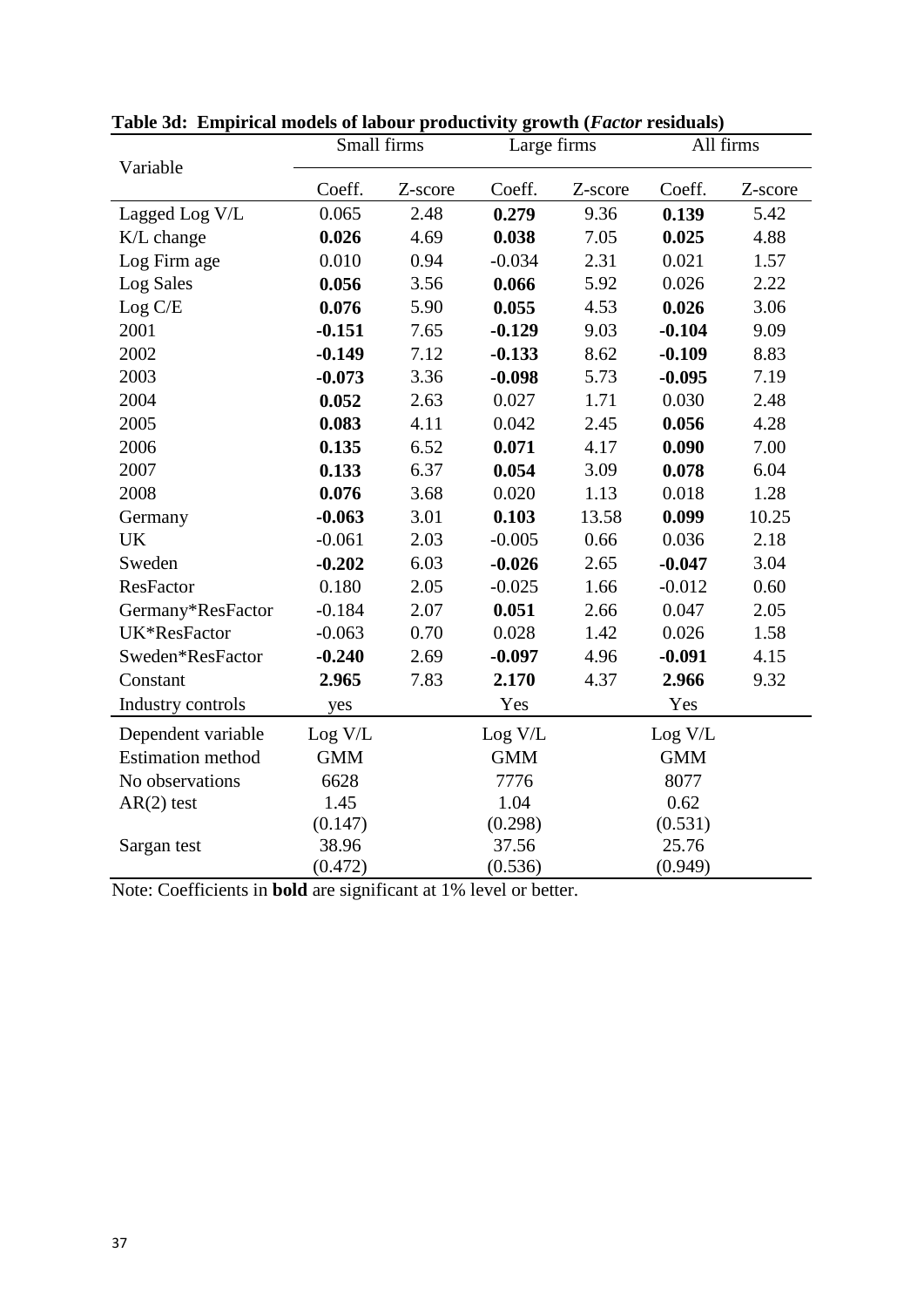# **Notes**

#### 1 1

Such policies have often been produced against the background of concern about levels of unemployment and hence have focussed attention on the role that labour market flexibility can play in increasing job creation. However, notwithstanding this, they invariably also focus attention on its role in increasing competitiveness (see e.g. European Commission, 2007 and 2009; OECD, 1994; Heyes, 2013: 72). This twin focus is of course unsurprising given the potential relevance of economic performance to employment growth. It does though co-exist with some evidence suggesting the existence of a trade of between trends in labour productivity and employment growth (see e.g. Storm and Naastepad, 2007: 15-16).

#### 2

On the last point, also see Traxler and Kittel (2000). More generally, it should be noted that the questionable empirical validity of the OECD's prescriptions for job creation exist alongside evidence indicating that deregulated (and decollectivized) labour markets generate a number of adverse social outcomes, including greater income inequality, poorer job quality and lower life satisfaction. See e.g. Frege and Goddard (2014), and Cazes et al (2012).

#### 3

For a valuable more general review of the economic evidence on the relationship between labour market flexibility and performance see Reed (2010).

#### 4

Stronger evidence exists pointing to employment protection legislation impacting negatively on job flows between different parts of the economy. Such an impact could potentially have adverse consequences for productivity in contexts where it is largely driven by the reallocation of workers and investment from low- to high-productivity sectors, rather than through within-sector improvements. See Reed (2010: 105 and 139).

#### 5

Both of the studies quoted in this paragraph use the term 'co-ordinated market' on the basis of the distinction drawn by Hall and Soskice (2010) between liberal market economies, in which firms coordinate their activities primarily via competitive markets and internal hierarchies, and co-ordinated ones, where firms depend more on non-market relationships to co-ordinate their activities.

#### 6

The idea of including in Factor information on both the strictness of employment protection and trade union density is to capture broader, direct and indirect, impacts of EPL on behaviour in the labour market and the productivity of firms. The creation and implementation of labour laws is influenced by social relations in the economy captured by the dialogue between employers and employees (represented by trade unions); in some countries there could be tripartite framework where the government also plays a role. Furthermore, trade unions can be seen as important institutional mediator of the impact of EPL in the labour market. In any case, having some information on the employee voice and influence in the labour market included in the Factor variable would allow for better capturing the real effects of EPL in our analysis. We note, however, that we have also experimented with only the strictness of employment protection information included in Factor and the results are qualitatively similar.

#### 7

The factor generated through factor analysis and applied to the sample of our four countries over the period of ten years (1999-2008) is a standardised variable with mean zero and standard deviation one.

#### 8

The TOP-1.5-million AMADEUS module contains firms which must satisfy one of the following criteria: i) operating revenue>€1 million; ii) total assets>€2 million; iii) number of employees>15. There is also a TOP-250,000 module which contains only large firms which must satisfy one of the following criteria: i) operating revenue>€10 million; ii) total assets>€20 million; iii) number of employees>150. Financial information is reported from unconsolidated firm financial statements. We note, however, that for some firms information is incomplete or available only for a single year.